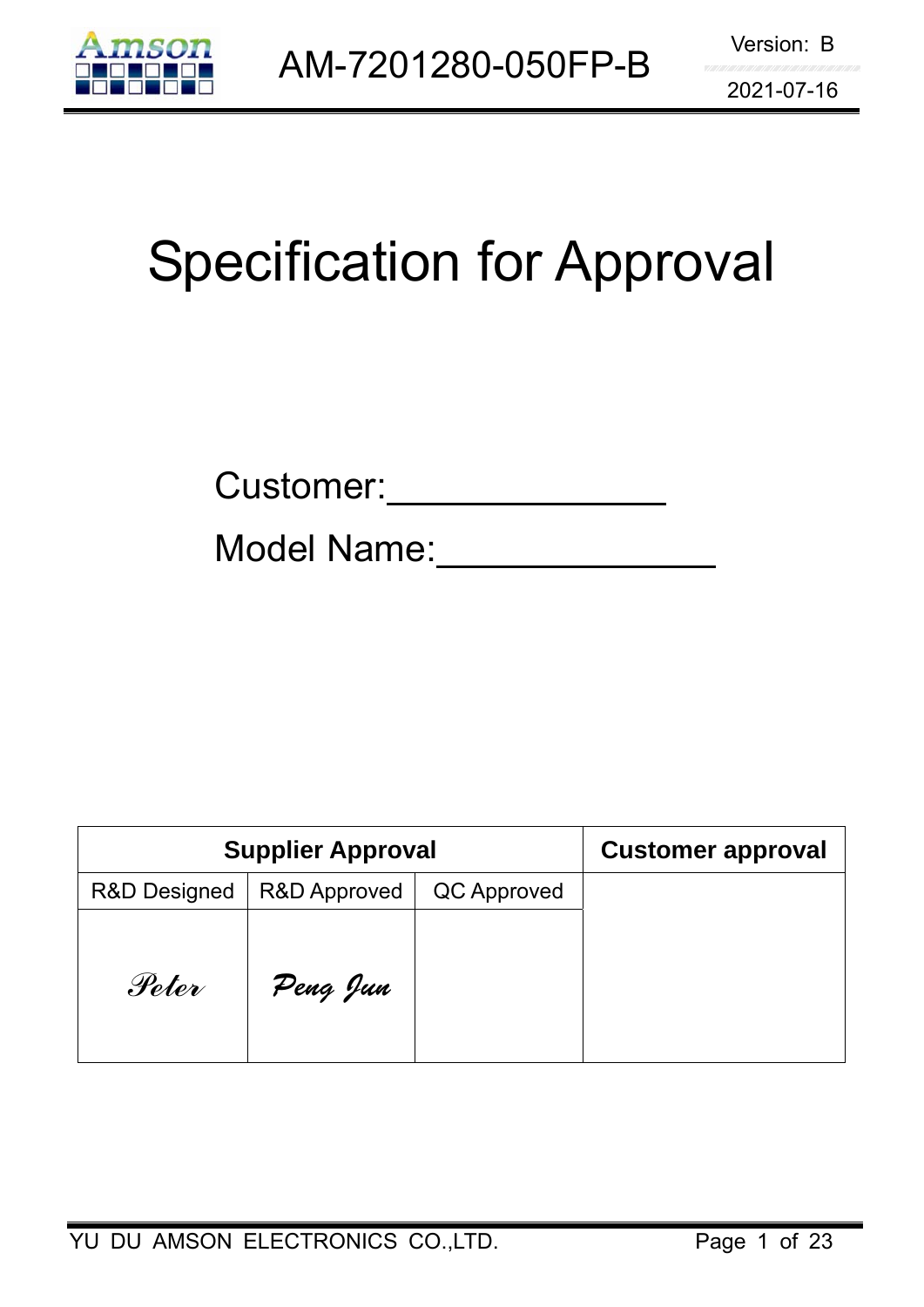

# Revision Record

| REV NO.      | <b>REV DATE</b> | <b>CONTENTS</b>                | <b>Note</b> |
|--------------|-----------------|--------------------------------|-------------|
| $\mathsf{A}$ | 2020-06-24      | <b>NEW ISSUE</b>               |             |
| B            | 2021-07-16      | MODIFY DRIVE IC AND BRIGHTNESS |             |
|              |                 |                                |             |
|              |                 |                                |             |
|              |                 |                                |             |
|              |                 |                                |             |
|              |                 |                                |             |
|              |                 |                                |             |
|              |                 |                                |             |
|              |                 |                                |             |
|              |                 |                                |             |
|              |                 |                                |             |
|              |                 |                                |             |
|              |                 |                                |             |
|              |                 |                                |             |
|              |                 |                                |             |
|              |                 |                                |             |
|              |                 |                                |             |
|              |                 |                                |             |
|              |                 |                                |             |
|              |                 |                                |             |
|              |                 |                                |             |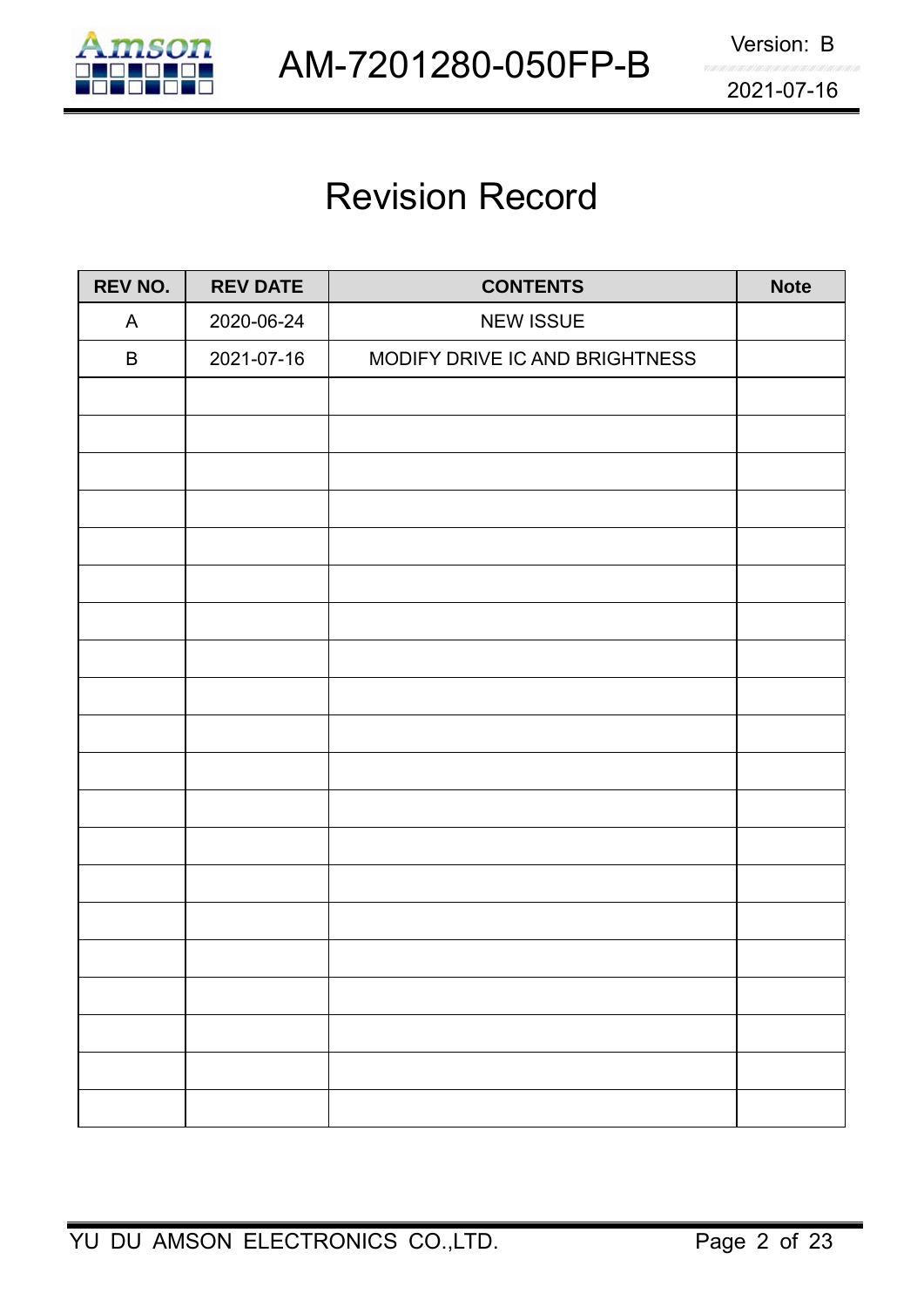

# Table of Contents

| <b>List</b>    | <b>Description</b>                             | Page No.       |
|----------------|------------------------------------------------|----------------|
|                | Cover                                          | 1              |
|                | <b>Revision Record</b>                         | $\overline{2}$ |
|                | <b>Table of Contents</b>                       | 3              |
| 1              | Scope                                          | $\overline{4}$ |
| $\overline{2}$ | <b>General Information</b>                     | $\overline{4}$ |
| 3              | <b>External Dimensions</b>                     | 5              |
| $\overline{4}$ | Interface Description                          | 6              |
| 5              | <b>Absolute Maximum Ratings</b>                | 8              |
| 6              | <b>DC Characteristics</b>                      | 8              |
| $\overline{7}$ | <b>Timing Characteristics</b>                  | 9              |
| 8              | <b>Backlight Characteristics</b>               | 14             |
| 9              | <b>Optical Characteristics</b>                 | 15             |
| 10             | <b>Reliability Test Conditions and Methods</b> | 17             |
| 11             | <b>Inspection Standard</b>                     | 18             |
| 12             | <b>Handling Precautions</b>                    | 22             |
| 13             | <b>Precaution for Use</b>                      | 23             |
| 14             | <b>Packing Method</b>                          | 23             |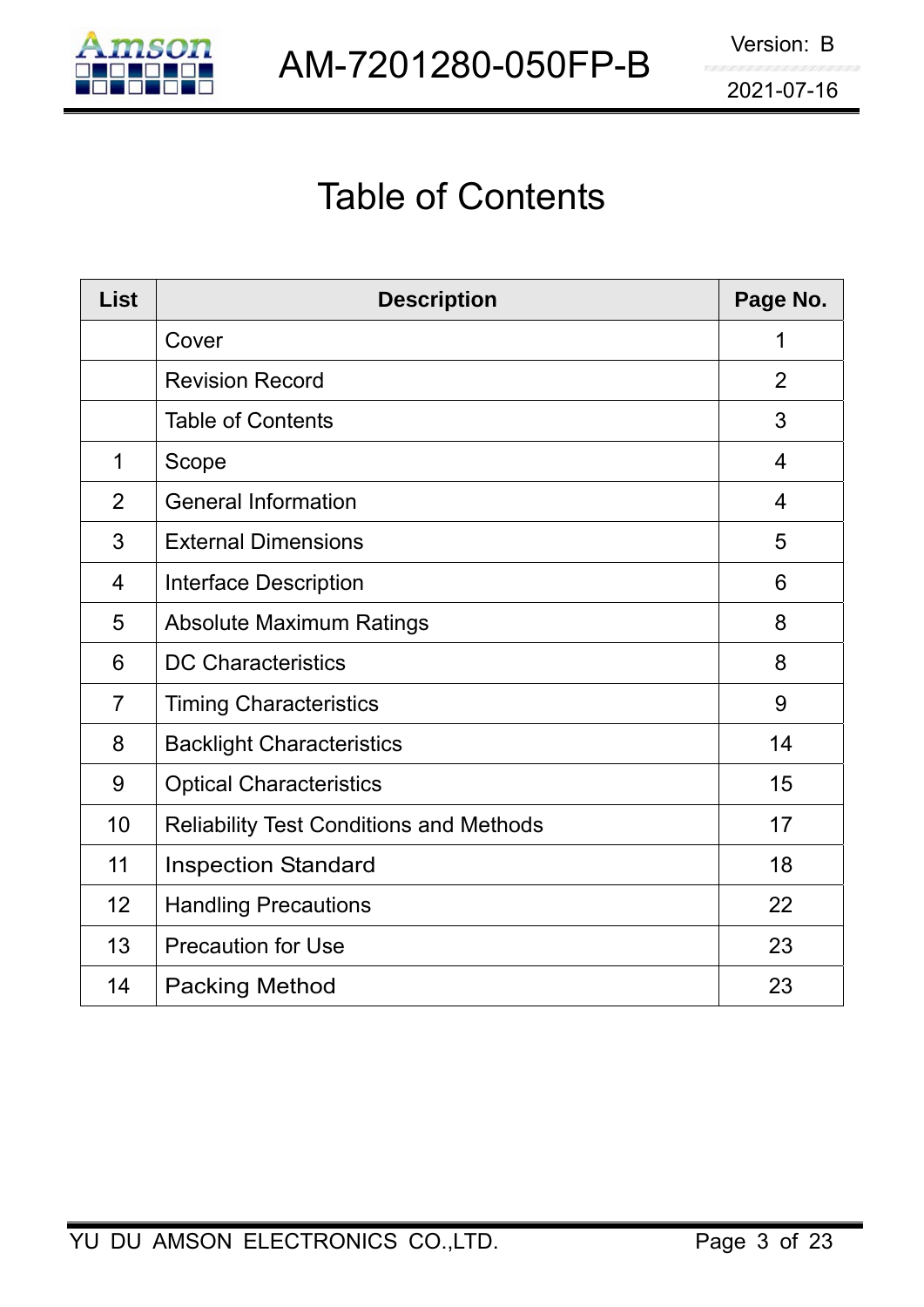

#### **1. Scope**

This specification defines general provisions as well as inspection standards for TFT module supplied by AMSON electronics.

If the event of unforeseen problem or unspecified items may occur, naturally shall negotiate and agree to solution.

# **2. General Information**

#### **LCM**

| <b>ITEM</b>              | <b>STANDARD VALUES</b>         | <b>UNITS</b> |
|--------------------------|--------------------------------|--------------|
| LCD type                 | 5.0"TFT                        |              |
| Dot arrangement          | 720×1280                       | dots         |
| Color filter array       | <b>RGB</b> vertical stripe     |              |
| Display mode             | <b>Normally Black</b>          |              |
| <b>Viewing Direction</b> | 80/80/80/80                    |              |
| Module size              | 70.70(W)×130.20(H)×3.95(T)     | mm           |
| Active area              | 62.10(W)×110.40(H)             | mm           |
| Dot pitch                | $0.08625(W) \times 0.08625(H)$ | mm           |
| Interface                | <b>MIPI</b>                    |              |
| Operating temperature    | $-20 \sim +70$                 | $^{\circ}C$  |
| Storage temperature      | $-30 \sim +80$                 | $^{\circ}C$  |
| <b>Back Light</b>        | 12 White LEDs                  |              |

#### **CTP**

| <b>ITEM</b>           | <b>STANDARD VALUES</b>  | <b>UNITS</b> |
|-----------------------|-------------------------|--------------|
| CTP type              | Glass + Glass +FPC      |              |
| <b>CTP Driver IC</b>  | GT911                   |              |
| Surface hardness      | 6H                      |              |
| Transmittance         | ≥82%                    |              |
| CTP size              | 70.7(W)×130.2(H)×1.5(T) | mm           |
| CTP Viewing area      | 62.9(W)×111.4 (H)       | mm           |
| Operating temperature | $-20 - +70$             | $^{\circ}C$  |
| Storage temperature   | $-30 \sim +80$          | $^{\circ}C$  |
| <b>CTP</b> Interface  | $I^2C$                  |              |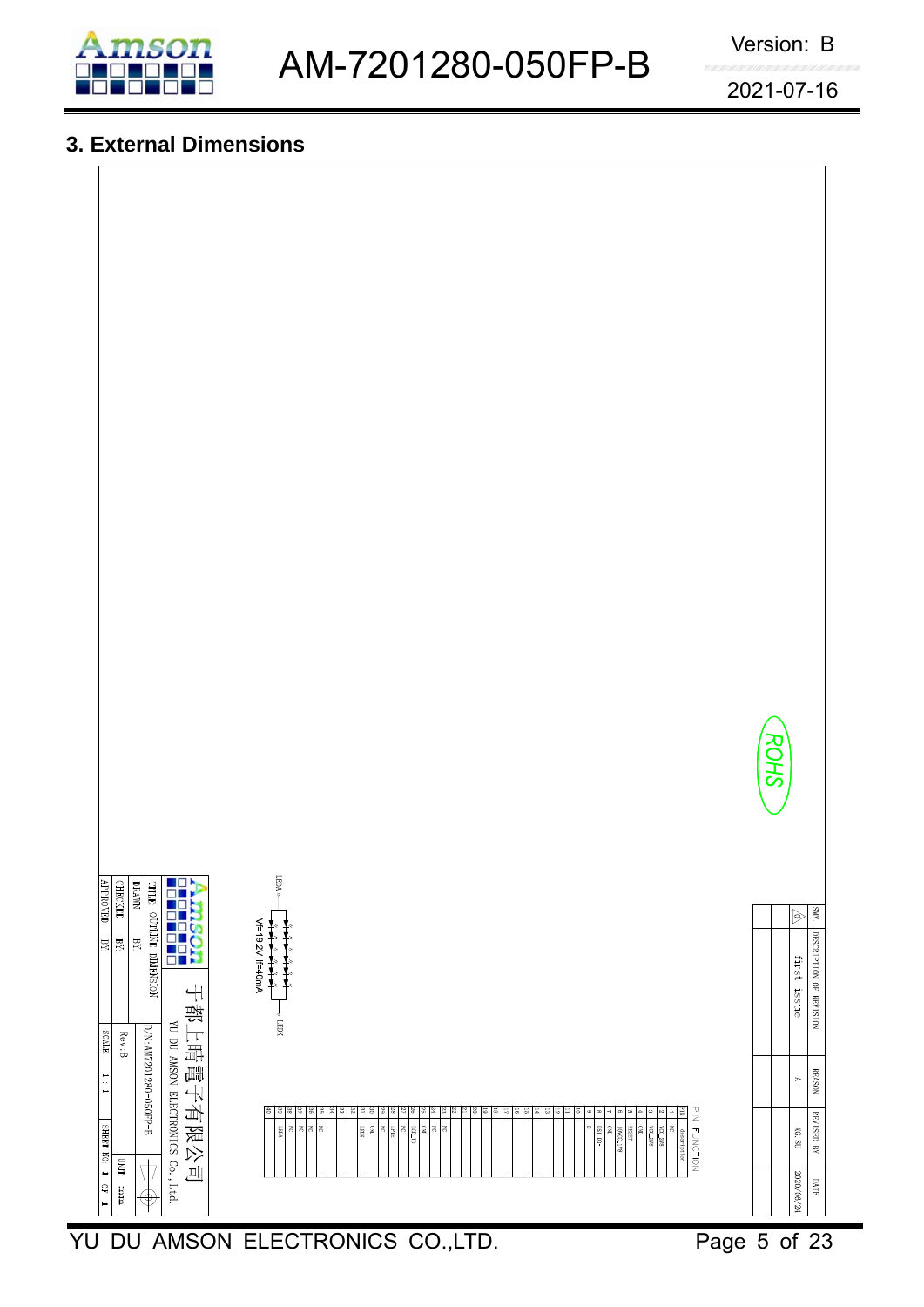

# **4. Interface Description**

| PIN NO.        | <b>PIN NAME</b> | <b>DESCRIPTION</b>                                                  |
|----------------|-----------------|---------------------------------------------------------------------|
| 1              | <b>NC</b>       | No connection                                                       |
| $\overline{2}$ | VCC_2V8         | <b>Analog Supply Voltage</b>                                        |
| 3              | VCC_2V8         | <b>Analog Supply Voltage</b>                                        |
| 4              | <b>GND</b>      | Power ground                                                        |
| 5              | <b>RESET</b>    | Reset input pin                                                     |
| 6              | IOVCC_1V8       | Logic Supply Voltage                                                |
| $\overline{7}$ | <b>GND</b>      | Power ground                                                        |
| 8              | DSI D0-         | MIPI DSI differential data pair                                     |
| 9              | DSI D0+         | MIPI DSI differential data pair                                     |
| 10             | <b>GND</b>      | Power ground                                                        |
| 11             | DSI_D1-         | MIPI DSI differential data pair                                     |
| 12             | DSI_D1+         | MIPI DSI differential data pair                                     |
| 13             | <b>GND</b>      | Power ground                                                        |
| 14             | DSI_CLK-        | MIPI DSI differential clock pair                                    |
| 15             | DSI_CLK+        | MIPI DSI differential clock pair                                    |
| 16             | <b>GND</b>      | Power ground                                                        |
| 17             | DSI D2-         | MIPI DSI differential data pair                                     |
| 18             | DSI_D2+         | MIPI DSI differential data pair                                     |
| 19             | <b>GND</b>      | Power ground                                                        |
| 20             | DSI_D3-         | MIPI DSI differential data pair                                     |
| 21             | DSI_D3+         | MIPI DSI differential data pair                                     |
| 22             | <b>GND</b>      | Power ground                                                        |
| 23             | <b>NC</b>       | No connection                                                       |
| 24             | <b>NC</b>       | No connection                                                       |
| 25             | <b>GND</b>      | Power ground                                                        |
| 26             | LCD_ID          | <b>ID Voltage</b>                                                   |
| 27             | <b>NC</b>       | No connection                                                       |
| 28             | <b>LPTE</b>     | Tearing effect signal is used to synchronize MCU to<br>frame memory |
| 29             | <b>NC</b>       | No connection                                                       |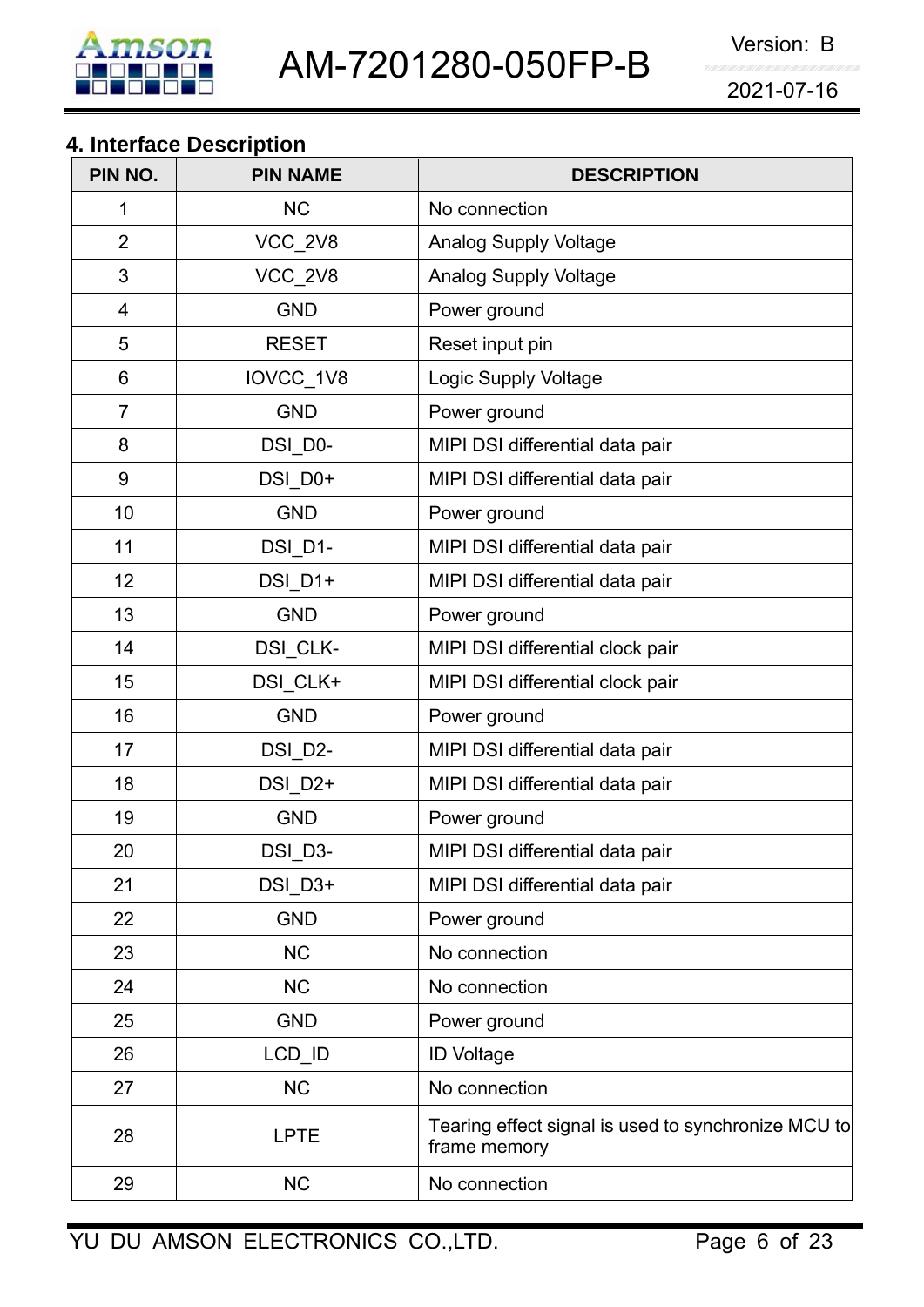

AM-7201280-050FP-B Version: B

2021-07-16

| 30 | <b>GND</b>  | Power ground             |
|----|-------------|--------------------------|
| 31 | <b>LEDK</b> | LED backlight (Cathode). |
| 32 | <b>LEDK</b> | LED backlight (Cathode). |
| 33 | <b>NC</b>   | No connection            |
| 34 | <b>NC</b>   | No connection            |
| 35 | <b>NC</b>   | No connection            |
| 36 | <b>NC</b>   | No connection            |
| 37 | <b>NC</b>   | No connection            |
| 38 | <b>NC</b>   | No connection            |
| 39 | <b>LEDA</b> | LED backlight (Anode).   |
| 40 | <b>LEDA</b> | LED backlight (Anode).   |

# **CTP**

| PIN NO.   |                 | <b>PIN NAME</b>                                 |
|-----------|-----------------|-------------------------------------------------|
|           | <b>GND</b>      | CTP Power ground                                |
| $2 - 5$   | <b>NC</b>       | <b>NC</b>                                       |
| 6         | <b>GND</b>      | CTP Power ground                                |
|           | <b>SDA 3.3V</b> | CTP $I^2C_d$ data 3.3V                          |
| 8         | <b>SCL 3.3V</b> | CTP $I^2C$ clock. 3.3V                          |
| 9         | <b>RESET</b>    | CTP reset pin. Active low to enter reset state. |
| 10        | <b>INT</b>      | CTP interruption signal.                        |
| $11 - 12$ | 3.3V            | <b>CTP Digital Power.</b>                       |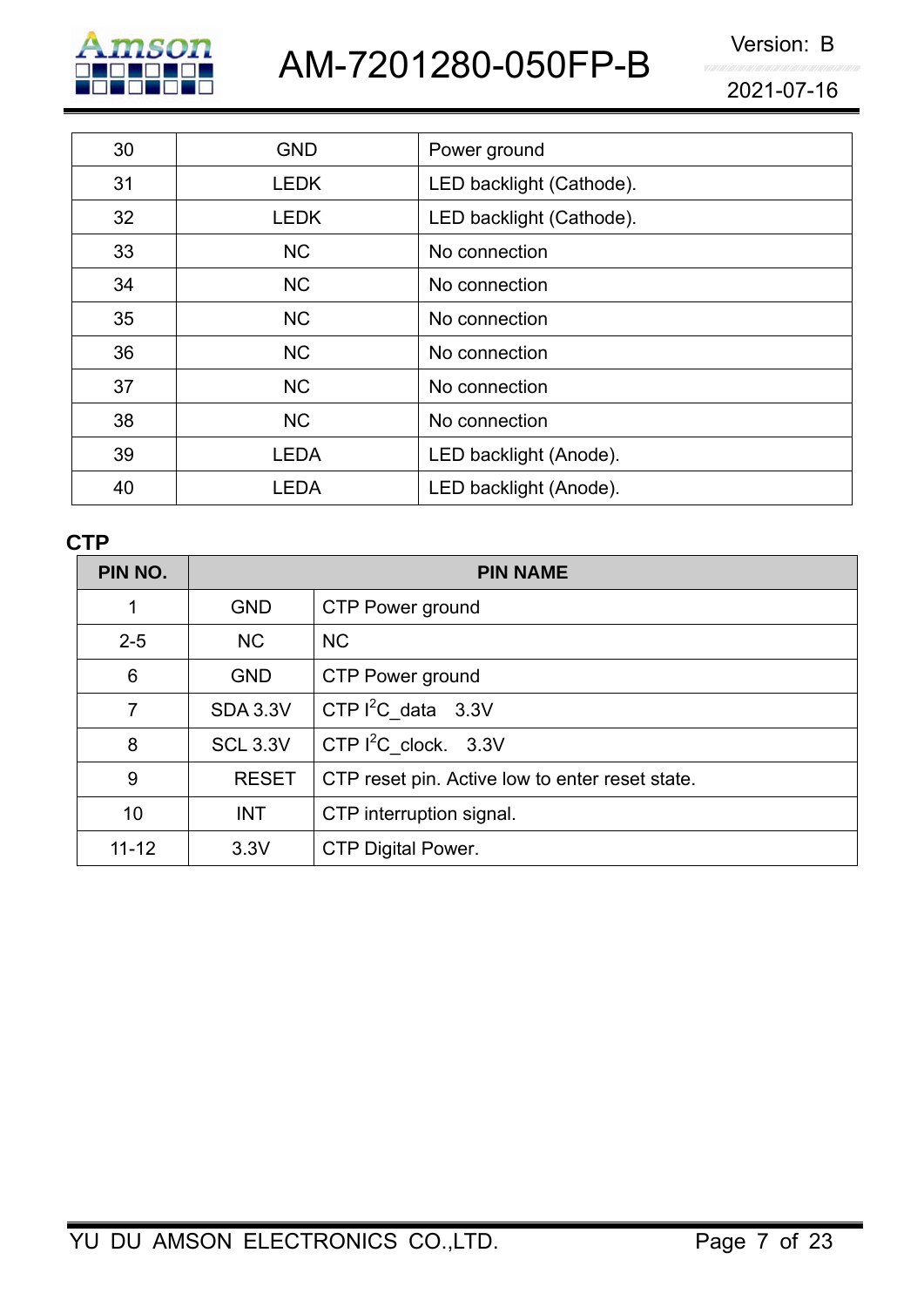

# **5. Absolute Maximum Ratings**

| <b>Item</b>                  | <b>Symbol</b> | Min.   | Max. | <b>Unit</b> |
|------------------------------|---------------|--------|------|-------------|
| <b>Power Supply Voltage</b>  | IOVCC 1V8     | $-0.5$ | 5.0  | V           |
| Analog supply voltage        | VCC 2V8       | $-0.5$ | 5.0  |             |
| <b>Operating Temperature</b> | Top           | $-20$  | 70   | $^{\circ}C$ |
| Storage Temperature          | Tst           | $-30$  | 80   | $^{\circ}C$ |
| <b>Storage Humidity</b>      | HD            | 20     | 90   | %RH         |

# **6. DC Characteristics**

| <b>Item</b>                | <b>Symbol</b>   | Min.                     | Typ. | Max.         | <b>Unit</b> | <b>Remark</b>            |
|----------------------------|-----------------|--------------------------|------|--------------|-------------|--------------------------|
| Power supply Voltage       | IOVCC 1V8       | 1.65                     | 1.8  | 2.0          | V           |                          |
| Power supply Current       | IOVCC 1V8       |                          | 10   | 18           | <b>MA</b>   |                          |
| Analog supply voltage      | VCC 2V8         | 2.5                      | 2.8  | 3.3          | V           |                          |
| Analog supply Current      | VCC 2V8         | $\overline{\phantom{0}}$ | 100  | 120          | MA          |                          |
| Input High Voltage         | V <sub>IH</sub> | 0.7IOVCC                 |      | <b>IOVCC</b> | V           |                          |
| Input Low Voltage          | $V_{IL}$        | <b>GND</b>               |      | 0.3 IOVCC    | V           | $\overline{\phantom{0}}$ |
| <b>Output High Voltage</b> | $V_{OH}$        | 0.8IOVCC                 |      | <b>IOVCC</b> | V           | $\overline{\phantom{0}}$ |
| <b>Output Low Voltage</b>  | $V_{OL}$        | <b>GND</b>               |      | 0.2IOVCC     | V           |                          |
| I/O Leak Current           | Iц              |                          |      | 1            | uA          | $\overline{\phantom{0}}$ |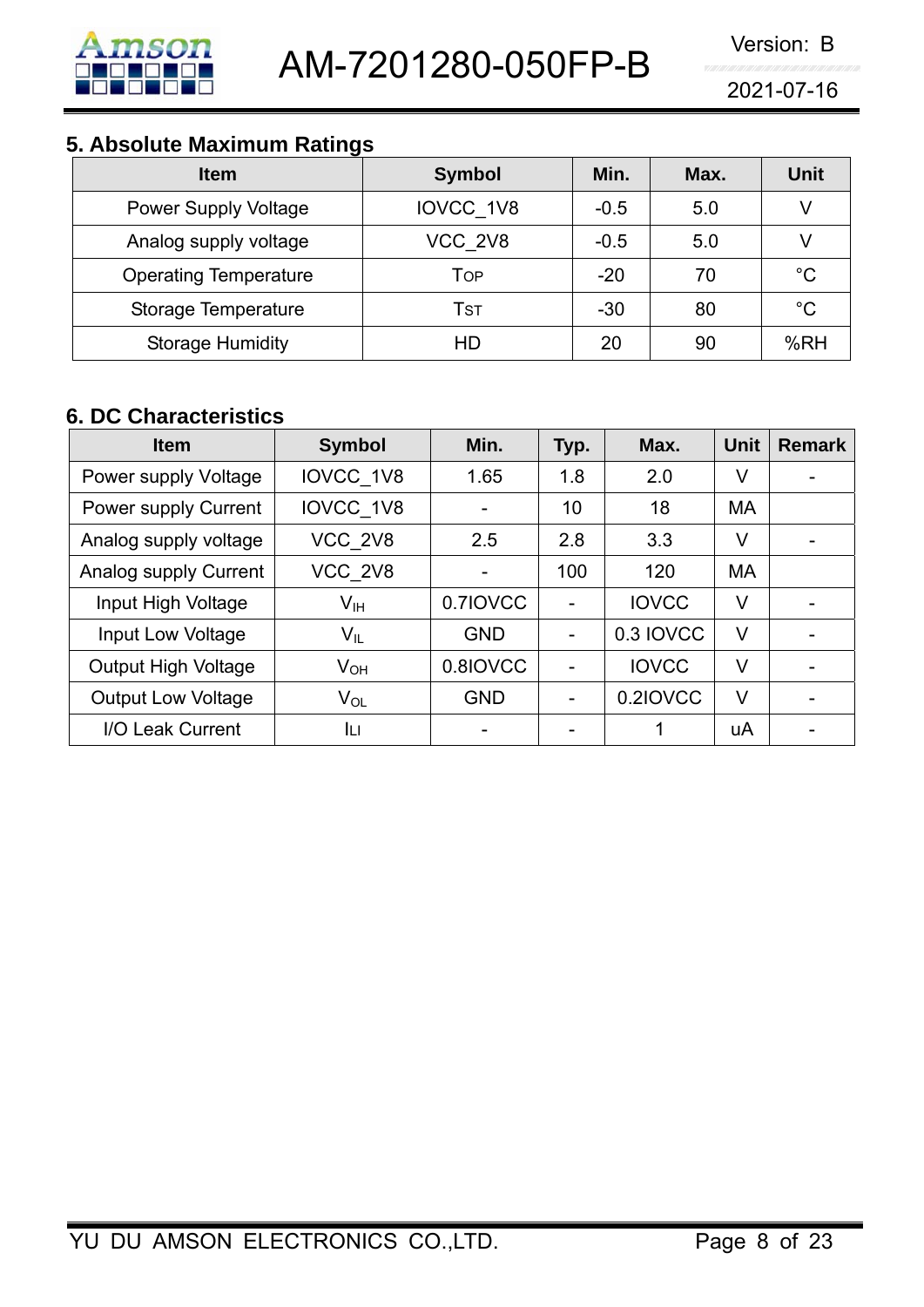# **7. Timing Characteristics**

# **7.1. Power ON/OFF Sequence**

### **2-Power mode with Power IC or PFM mode**

The power on/off sequence for 2-power mode, in which input powers are VCI and VDDI, is depicted in the following. Please follow the power input sequence to avoid triggering any abnormal state.

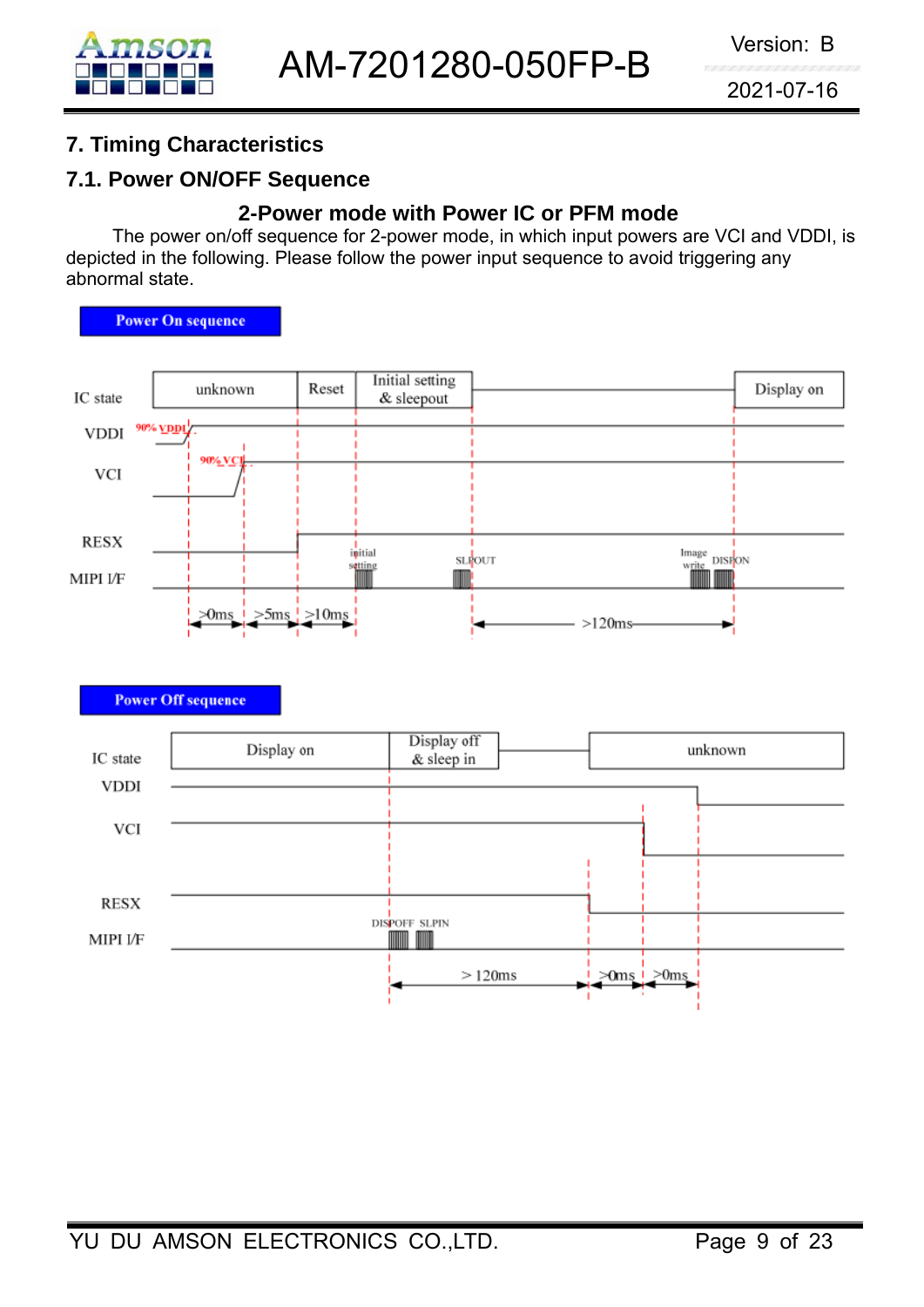

# **7.2 MIPI Characteristics**

**7.2.1 DC Specifications High-Speed Receiver Specification**



**High Speed Receiver** 

| <b>Parameter</b> | <b>Description</b>                     | Min   | <b>Nom</b> | Max | <b>Units</b> | <b>Note</b> |
|------------------|----------------------------------------|-------|------------|-----|--------------|-------------|
| VCMRX(DC)        | Common-mode voltage for HS<br>receiver | 70    |            | 330 | mV           | 1,2         |
| <b>VIDTH</b>     | Differential input high threshold      |       |            | 70  | mV           |             |
| <b>VIDTL</b>     | Differential input low threshold       | $-70$ |            |     | mV           |             |
| <b>VIHHS</b>     | Single-ended input high voltage        |       |            | 460 | mV           |             |
| <b>VILHS</b>     | Single-ended input low voltage         | $-40$ |            |     | mV           |             |
| ZID              | Differential input impedance           | 80    | 100        | 125 | Ω            |             |

#### Notes:

1. Excluding possible additional RF interference of 100mV peak sine wave beyond 450MHz. 2. Values in this table include a ground difference of 50mV between the transmitter and the receiver, the static common-mode level tolerance and variations below 450MHz

# **7.2.2 Forward high speed transmissions**



 $UI<sub>INST</sub>(1)$ 



 $UI<sub>INST</sub>(2)$ 

| <b>Clock Parameter</b> | <b>Symbol</b>      | Min | Typ | <b>Max</b> | <b>Units</b> | <b>Notes</b>   |
|------------------------|--------------------|-----|-----|------------|--------------|----------------|
| UI instantaneous       | UI <sub>INST</sub> |     |     | 12.5       | ns           | $\overline{a}$ |

Notes:

1. This value corresponds to a minimum 80 Mbps data rate.

2. The minimum UI shall not be violated for any single bit period, i.e., any DDR half cycle within a data burst.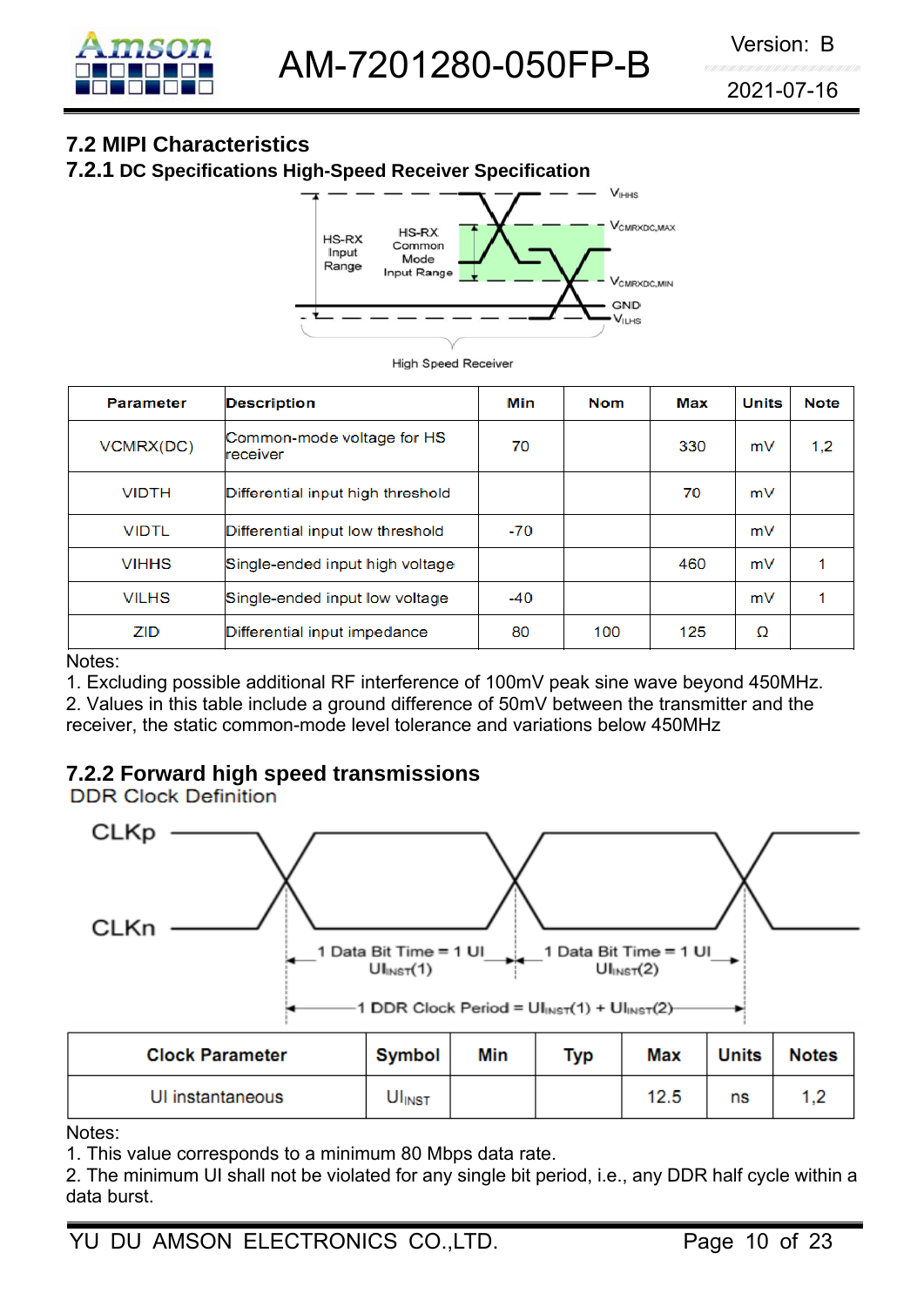

AM-7201280-050FP-B Version: B

2021-07-16

# **Data to Clock Timing Definitions**



#### **7.2.3 Low power transceiver specifications**

| <b>Parameters</b>                        | <b>Symbol</b>   | <b>Condition</b>                         | <b>Min</b> | <b>Typ</b> | <b>Max</b> | <b>Unit</b> |
|------------------------------------------|-----------------|------------------------------------------|------------|------------|------------|-------------|
| Logic high level<br>input voltage        | <b>VIHCD</b>    | Contention Detection (Lane D0)           | 450        |            | 1350       | mV          |
| Logic low level<br>input voltage         | <b>VILCD</b>    | Contention Detection (Lane D0)           |            |            | 200        | mV          |
| Logic high level<br>input voltage        | <b>VIH-LPRX</b> | LP-Rx (Lane CK, Lane D0, Lane D1)        | 880        |            | 1350       | m∨          |
| Logic low level<br>input voltage         | <b>VIL-LPRX</b> | LP-Rx (Lane_CK, Lane_D0, Lane_D1         |            |            | 550        | mV          |
| Logic low level<br>input voltage         | <b>VIL-ULPS</b> | LP-Rx ULPS (Lane CK, Lane D0, Lane D1) 0 |            |            | 300        | mV          |
| Logic high level<br>input voltage        | <b>VOH-LPTX</b> | Contention Detection (Lane D0)           | 1.1        | 1.2        | 1.3        |             |
| Logic low level<br>input voltage         | <b>VOL-LPTX</b> | Contention Detection (Lane_D0)           | $-50$      |            | 50         | lm∨         |
| $eSPIKE$ <sup><math>(1.2.3)</math></sup> | Fig. 2          | Input pulse rejection                    |            |            | 300        | V.ps        |

#### Notes:

(1) Time-voltage integration of a spike above VIL when being in LP-0 state or below VIH when being in LP-1 state an impulse less than this will not change the receiver state.

(2) In addition to the required glitch rejection, implementers shall ensure rejection of known RF-interferers. Input Glitch Rejection of Low Power Receivers as follow.<br> **ESPIKE** 

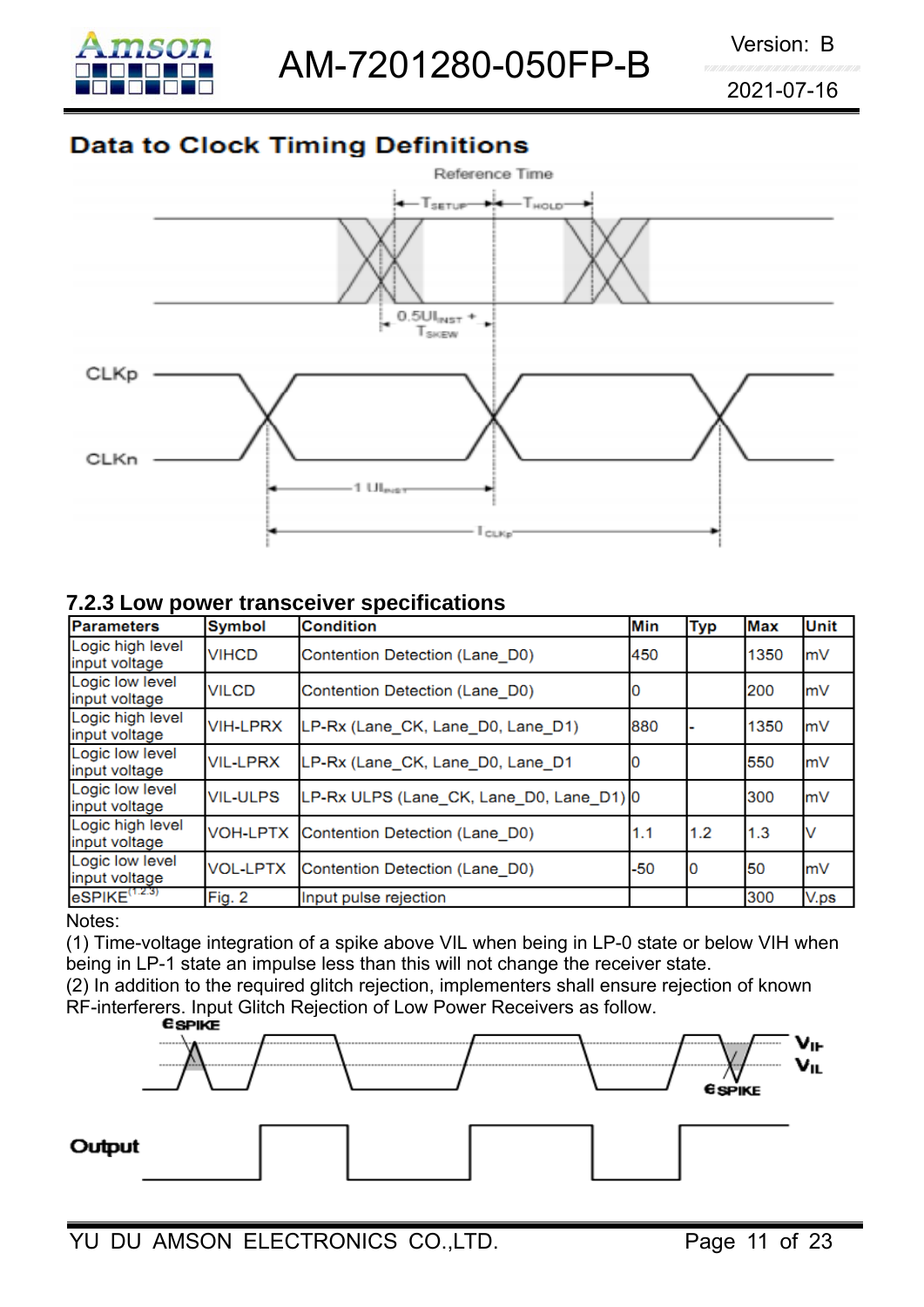

SEXIT

# **7.3 DSI Timing Characteristics**



#### HS clock transmission



| <b>Timing Parameters:</b>                           |                                                                                                                                                                                                                                          |                                              |     |                   | <b>T</b> <sub>D-TERM-EN</sub> |
|-----------------------------------------------------|------------------------------------------------------------------------------------------------------------------------------------------------------------------------------------------------------------------------------------------|----------------------------------------------|-----|-------------------|-------------------------------|
| Parameter                                           | <b>Description</b>                                                                                                                                                                                                                       | Min                                          | Typ | Max               | Unit                          |
| T <sub>CLK-POST</sub>                               | Time that the transmitter continues to send<br>HS clock after the last associated Data<br>Lane has transitioned to LP Mode, Interval<br>is defined as the period from the end of<br>$T_{HS-TRAIL}$ to the beginning of $T_{CLK-TRAIL}$ . | $60ns + 52*U1$                               |     |                   | ns                            |
| TOLK-TRAIL                                          | Time that the transmitter drives the HS-0<br>state after the last payload clock bit of a HS<br>transmission burst.                                                                                                                       | 60                                           |     |                   | ns                            |
| $THS-EXIT$                                          | Time that the transmitter drives LP-11<br>following a HS burst.                                                                                                                                                                          | 300                                          |     |                   | ns                            |
| TCLK-TERM-EN                                        | Time for the Clock Lane receiver to enable<br>the HS line termination, starting from the<br>time point when Dn crosses $V_{IL,MAX}$ .                                                                                                    | Time for Dn to<br><b>reach VTERM-FN</b>      |     | 38                | ns                            |
| TCLK-PREPARE                                        | Time that the transmitter drives the Clock<br>Lane LP-00 Line state immediately before<br>the HS-0 Line state starting the HS<br>transmission.                                                                                           | 38                                           |     | 95                | ns                            |
| TCLK-PRE                                            | Time that the HS clock shall be driven by<br>the transmitter prior to any associated Data<br>Lane beginning the transition from LP to<br>HS mode.                                                                                        | 8                                            |     |                   | UI                            |
| TCLK-PREPARE<br>$+$ T <sub>CLK-ZERO</sub>           | $T_{CLK-PREPARE}$ + time that the transmitter<br>drives the HS-0 state prior to starting the<br>Clock.                                                                                                                                   | 300                                          |     |                   | ns                            |
| T <sub>D-TERM-EN</sub>                              | Time for the Data Lane receiver to enable<br>the HS line termination, starting from the<br>time point when Dn crosses $V_{II,MAX}$ .                                                                                                     | Time for Dn to<br>reach V <sub>TERM-EN</sub> |     | $35$ ns $+4*$ UI  |                               |
| T <sub>HS-PREPARE</sub>                             | Time that the transmitter drives the Data<br>Lane LP-00 Line state immediately before<br>the HS-0 Line state starting the HS<br>transmission                                                                                             | $40ns + 4*Ul$                                |     | $85$ ns + $6*$ UI | ns                            |
| T <sub>HS-PREPARE</sub><br>$+$ T <sub>HS-ZERO</sub> | $T_{HS-PREPARE}$ + time that the transmitter<br>drives the HS-0 state prior to transmitting<br>the Sync sequence.                                                                                                                        | $145ns + 10*UI$                              |     |                   | ns                            |
| $T_{HS,TRAll}$                                      | Time that the transmitter drives the flipped<br>differential state after last payload data bit<br>of a HS transmission burst                                                                                                             | $60ns + 4*U1$                                |     |                   | ns                            |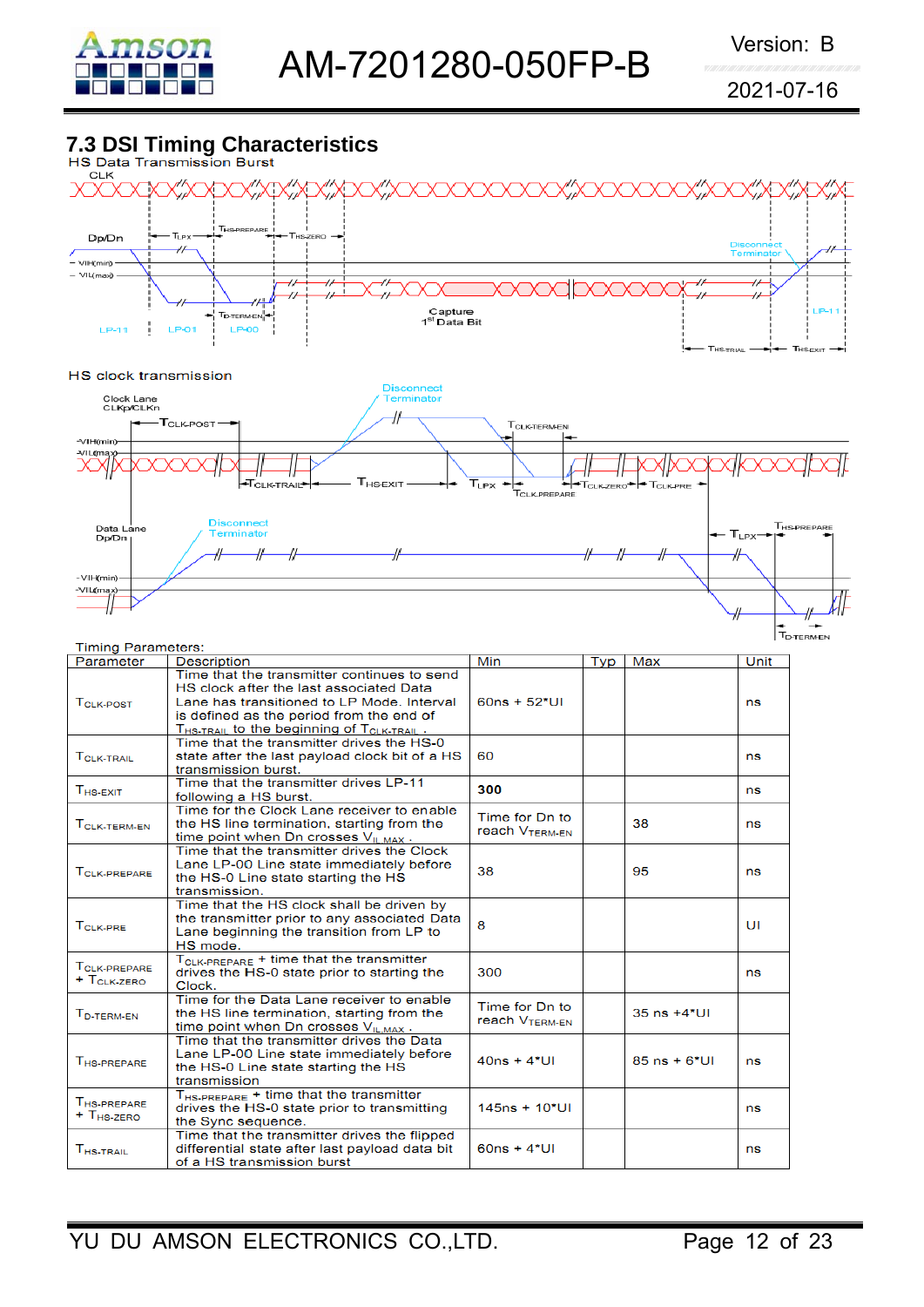

# **7. Reset Timing Characteristics**



Reset timing:

IOVCC=1.65V to 3.6V, AGND=DGND=0V, Ta=-40 to 85°C

| Symbol       | Parameter                        | <b>Related Pins</b> | <b>MIN</b> | <b>TYP</b> | <b>MAX</b>               | <b>Note</b>                                 | Unit |
|--------------|----------------------------------|---------------------|------------|------------|--------------------------|---------------------------------------------|------|
| <b>IRESW</b> | *1) Reset low pulse width   RESX |                     | 15         |            | $\overline{\phantom{a}}$ |                                             | ЦS   |
| <b>IREST</b> | *2) Reset complete time          | $\blacksquare$      | ۰          |            | 5                        | When reset applied<br>during sleep-in mode  | ms   |
|              |                                  | $\blacksquare$      |            |            | 120                      | When reset applied<br>during sleep-out mode | ms   |

| <b>RESX Pulse</b>     | Action                                             |
|-----------------------|----------------------------------------------------|
| Shorter than 5us      | <b>Reset Rejected</b>                              |
| Longer than $15\mu s$ | <b>IC Reset</b>                                    |
|                       | Reset starts                                       |
| Between 5us and 15us  | (It depends on voltage and temperature condition.) |

Note 1) Spike due to an electrostatic discharge on RESX line does not cause irregular system reset according to the table below.

Note 2. During the resetting period, the display will be blanked (The display is entering blanking sequence, which maximum time is 120 ms, when Reset Starts in Sleep Out –mode. The display remains the blank state in Sleep In –mode) and then return to Default condition for H/W reset. Note 3. During Reset Complete Time, data in MTP will be latched to internal register during this period. This loading is done every time when there is H/W reset complete time (tREST) within 5ms after a rising edge of RESX.

Note 4. Spike Rejection also applies during a valid reset pulse as shown below:



Note 5. It is necessary to wait 5msec after releasing RESX before sending commands. Also Sleep Out command cannot be sent for 120msec.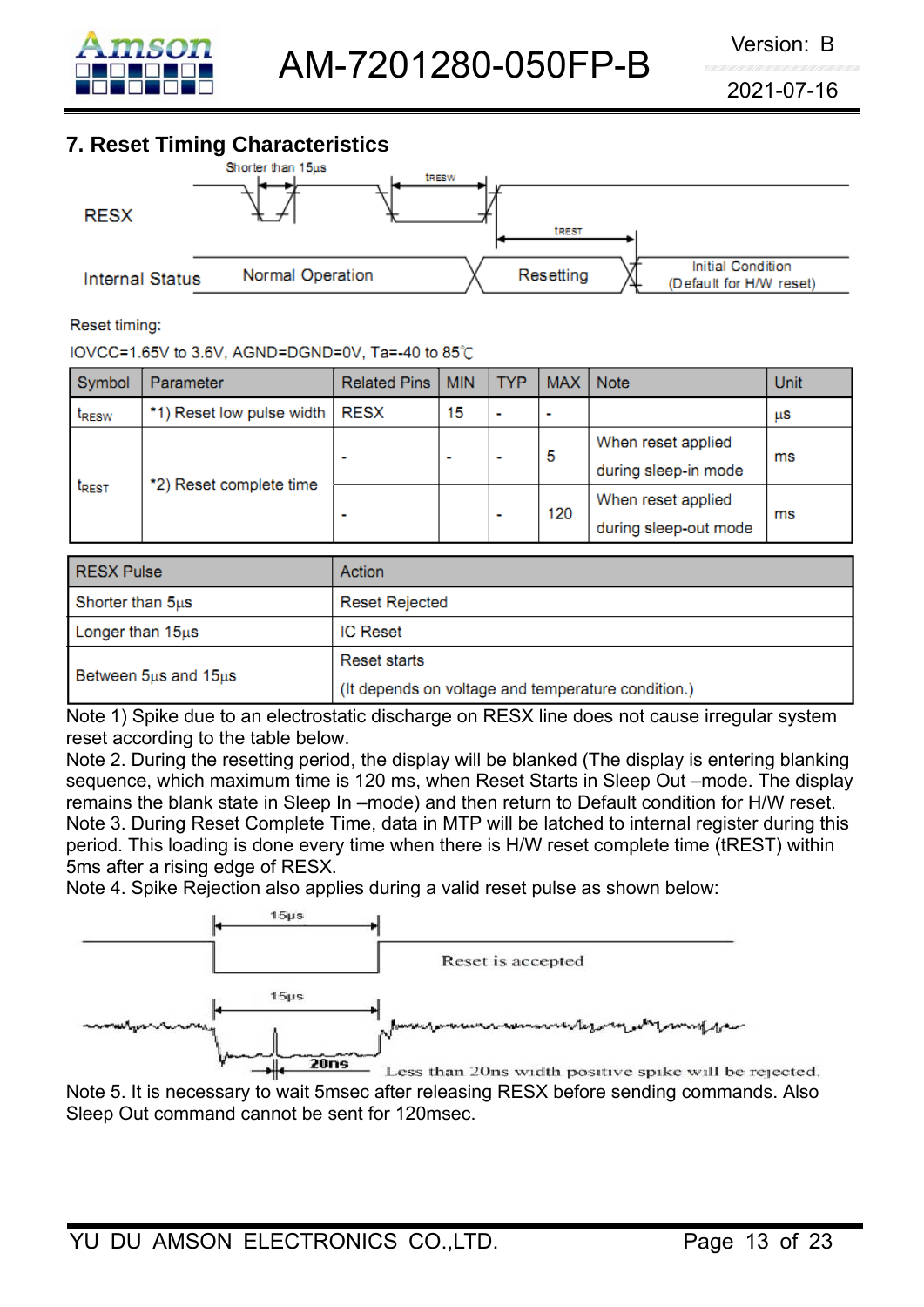# **8. Backlight Characteristic**

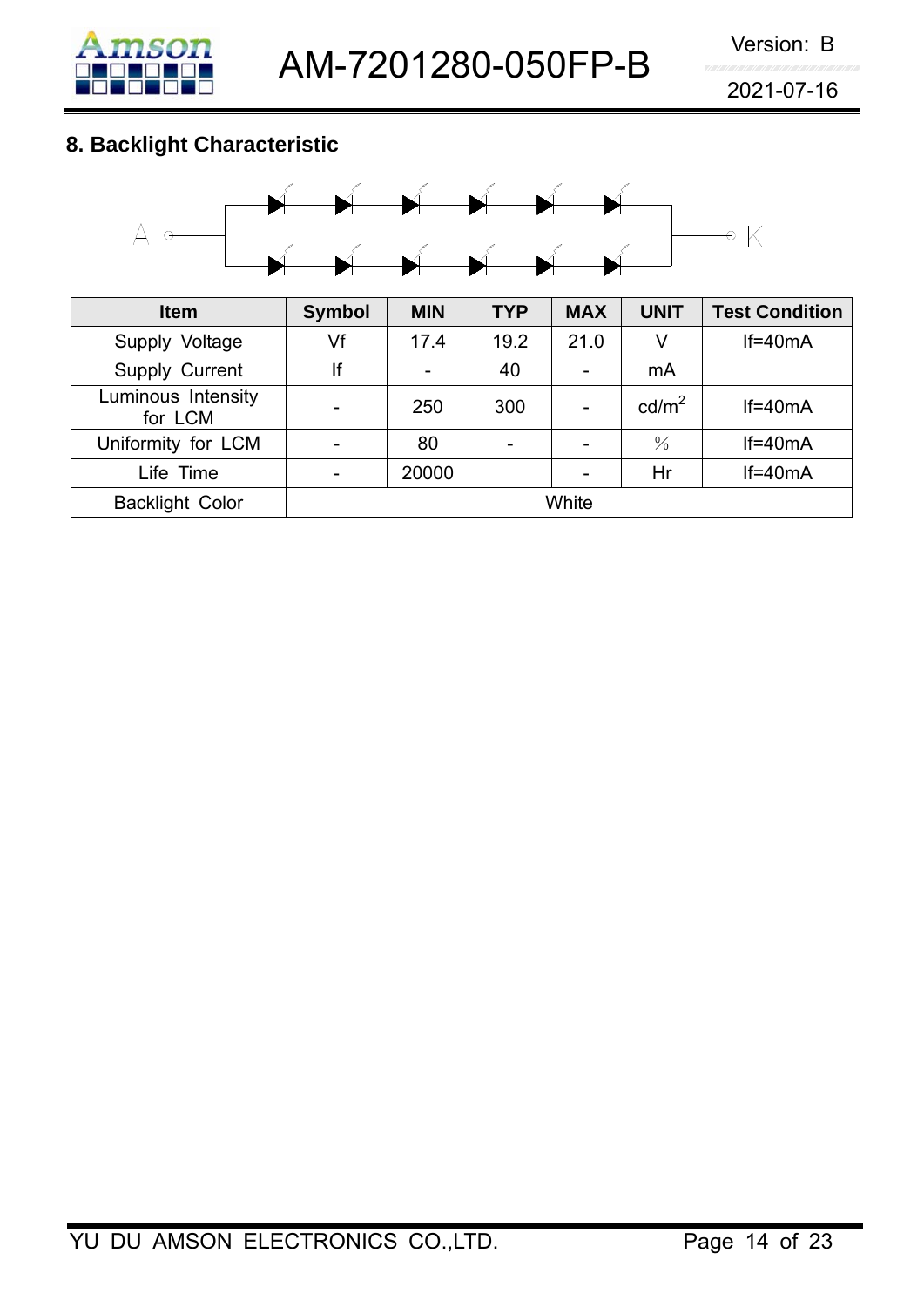

### **9. Optical Characteristics**

| Item                      | Conditions                           |            | Min.    | Typ.  | Max.    | Unit   | <b>Note</b>   |  |
|---------------------------|--------------------------------------|------------|---------|-------|---------|--------|---------------|--|
| <b>Viewing Angle</b>      | Horizontal                           | θL         | 80      | -     |         |        |               |  |
|                           |                                      | $\theta$ R | 80      |       |         |        |               |  |
| (CR>10)                   | Vertical                             | $\theta$ T | 80      |       |         | degree | (1), (2), (6) |  |
|                           |                                      | $\theta$ B | 80      |       |         |        |               |  |
| <b>Contrast Ratio</b>     | Center                               |            | 1000    | 1200  |         |        | (1), (3), (6) |  |
| <b>Response Time</b>      | <b>Rising</b>                        |            |         | 25    |         | ms     | (1), (4), (6) |  |
|                           | Falling                              |            |         |       |         |        |               |  |
|                           | Red x<br>Red y<br>Green x<br>Green y |            |         | 0.654 |         |        |               |  |
|                           |                                      |            |         | 0.319 |         |        |               |  |
|                           |                                      |            |         | 0.259 |         |        |               |  |
| <b>CF Color</b>           |                                      |            |         | 0.574 |         |        |               |  |
| Chromaticity<br>(CIE1931) | Blue x                               |            | Typ.    | 0.140 | Typ.    |        | (1), (6)      |  |
|                           | Blue y                               |            | $-0.05$ | 0.084 | $+0.05$ |        |               |  |
|                           | White x                              |            |         | 0.303 |         |        |               |  |
|                           | White y                              |            |         | 0.323 |         |        |               |  |

Note (1) Measurement Setup: The LCD module should be stabilized at given temp. 25°C for 15 minutes to avoid abrupt temperature change during measuring. In order to stabilize the luminance, the measurement should be executed after lighting backlight for 15 minutes in a windless room.

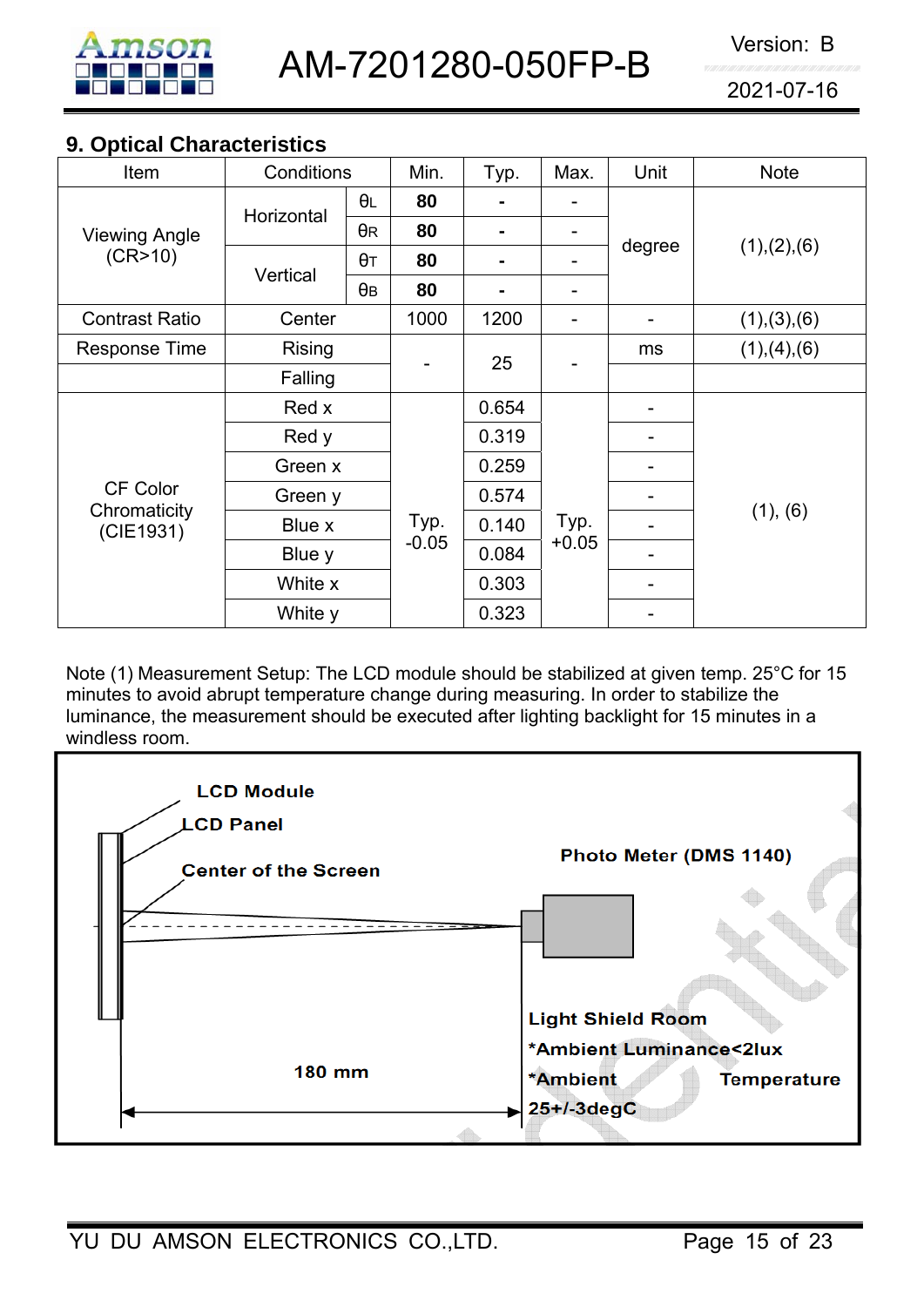

#### Note (2) Definition of Viewing Angle



Note (3) Definition of Contrast Ratio (CR)

The contrast ratio can be calculated by the following expression Contrast Ratio (CR) = L63 / L0

L63: Luminance of gray level 63, L0: Luminance of gray level 0

Note (4) Definition of response time



- Note (5) Definition of Transmittance (Module is without signal input) Transmittance = Center Luminance of LCD / Center Luminance of Back Light x 100%
- Note (6) Definition of color chromaticity (CIE1931)

Color coordinates measured at the center point of LCD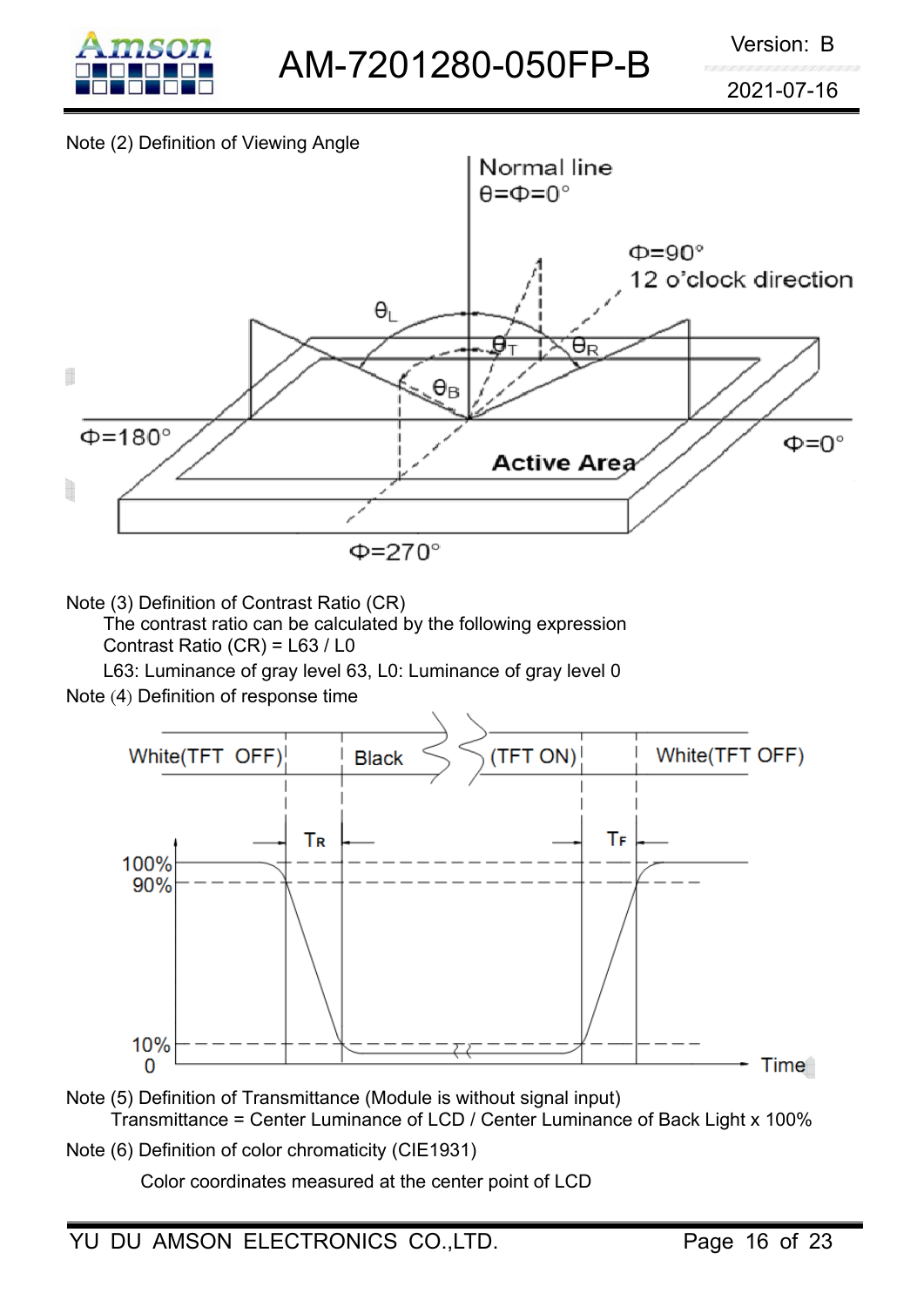

# **10. Reliability Test Conditions and Methods**

| NO. | <b>TEST ITEMS</b>                    | <b>TEST CONDITION</b>                                                                                                                        | <b>INSPECTION AFTER</b><br><b>TEST</b>                                                                                                              |
|-----|--------------------------------------|----------------------------------------------------------------------------------------------------------------------------------------------|-----------------------------------------------------------------------------------------------------------------------------------------------------|
|     | <b>High Temperature</b><br>Storage   | 80°C±2°C×96Hours                                                                                                                             |                                                                                                                                                     |
|     | Low Temperature<br>Storage           | -30°C±2°C×96Hours                                                                                                                            |                                                                                                                                                     |
|     | <b>High Temperature</b><br>Operating | 70°C±2°C×96Hours                                                                                                                             |                                                                                                                                                     |
|     | Low Temperature<br>Operating         | -20°C±2°C×96Hours                                                                                                                            | Inspection after 2~4hours<br>storage at room<br>temperature, the samples                                                                            |
|     | Temperature<br>Cycle(Storage)        | $70^{\circ}$ C<br>$-20^{\circ}C \iff 25^{\circ}C \iff$<br>(5min)<br>(30min)<br>(30min)<br>1cycle<br>Total 10cycle                            | should be free from<br>defects:<br>1, Air bubble in the LCD.<br>2, Seal leak.<br>3, Non-display.<br>4, Missing segments.                            |
|     | Damp Proof<br>Test (Storage)         | 50°C±5°C×90%RH×96Hours                                                                                                                       | 5, Glass crack.<br>6, Current IDD is twice                                                                                                          |
|     | <b>Vibration Test</b>                | Frequency:10Hz~55Hz~10Hz<br>Amplitude: 1.5MM<br>X, Y, Z direction for total 3hours<br>(packing condition test will be<br>tested by a carton) | higher than initial value.<br>7, The surface shall be free<br>from damage.<br>8. The electric<br>characteristic requirements<br>shall be satisfied. |
|     | <b>Drooping Test</b>                 | Drop to the ground from 1M height<br>one time<br>every side of carton.<br>(packing condition test will be<br>tested by a carton)             |                                                                                                                                                     |
|     | <b>ESD Test</b>                      | Voltage:±8KV,R:330Ω,C:150PF,Air<br>Mode, 10times                                                                                             |                                                                                                                                                     |

REMARK:

1, The Test samples should be applied to only one test item.

2, Sample side for each test item is 5~10pcs.

3,For Damp Proof Test, Pure water(Resistance>10MΩ)should be used.

4,In case of malfunction defect caused by ESD damage, if it would be recovered to normal state after resetting, it would be judge as a good part.

5, EL evaluation should be accepted from reliability test with humidity and temperature: Some defects such as black spot/blemish can happen by natural chemical reaction with humidity and Fluorescence EL has.

6, Failure Judgment Criterion: Basic Specification Electrical Characteristic, Mechanical Characteristic, Optical Characteristic.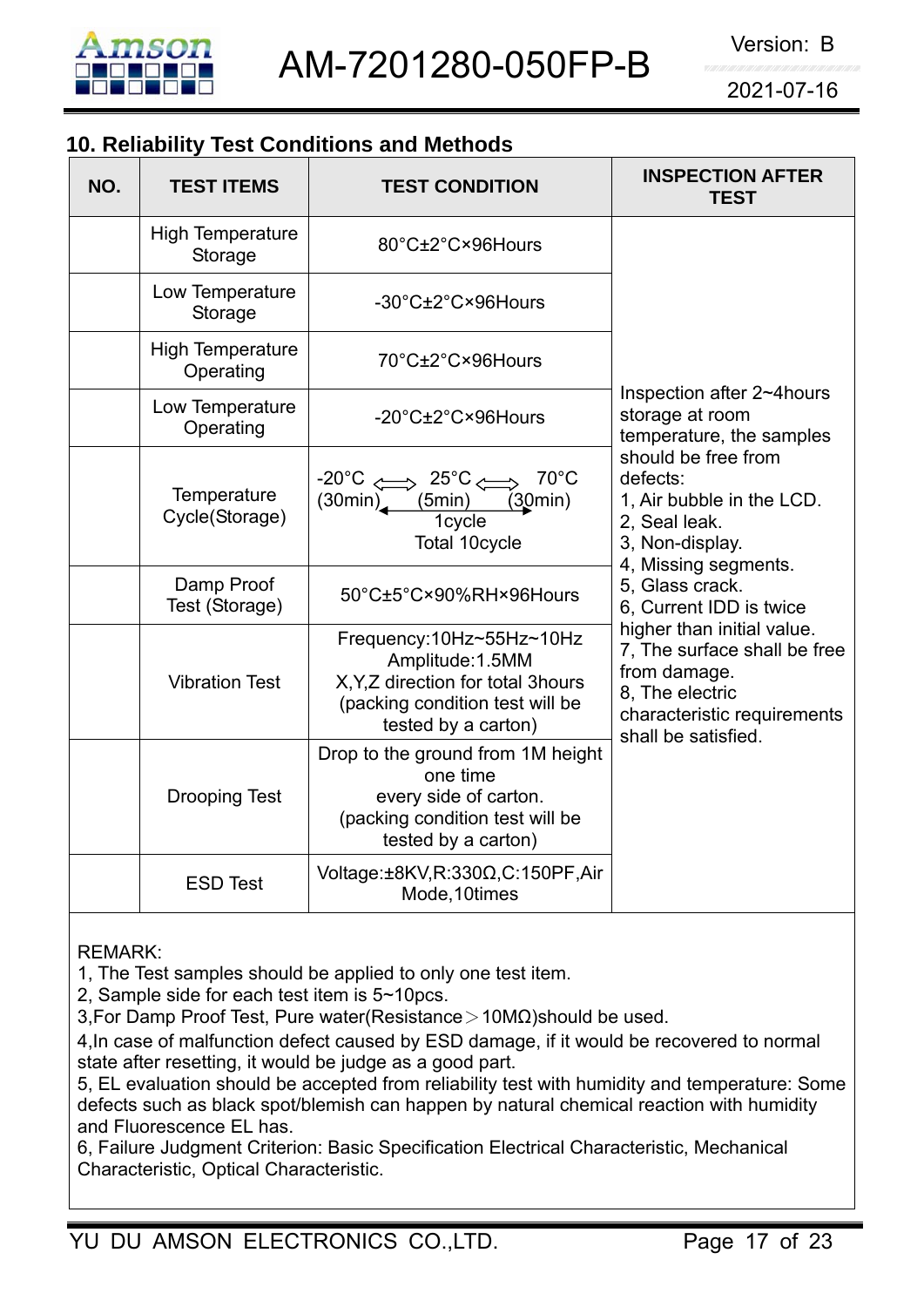

#### **11. Inspection Standard**

#### 111 QUALITY  $\cdot$

THE QUALITY OF GOODS SUPPLIED TO PURCHASER SHALL COME UP TO THE FOLLOWING STANDARD. 11.1.1. THE METHOD OF PRESERVING GOODS

AFTER DELIVERY OF GOODS FROM AMSON TO PURCHASER, PURCHASER SHALL CONTROL THE LCM AT -10 °C TO 40 °C. AND IT MIGHT BE DESIRABLE TO KEEP AT THE NORMAL ROOM TEMPERATURE AND HUMIDITY UNTIL INCOMING INSPECTION OR THROWING INTO PROCESS LINE.

#### 11.1.2. INCOMING INSPECTION

(A) THE METHOD OF INSPECTION

IF PURCHASER MAKE AN INCOMING INSPECTION, A SAMPLING PLAN SHALL BE APPLIED ON THE CONDITION THAT QUALITY OF ONE DELIVERY SHALL BE REGARDED AS ONE LOT.

(B) THE STANDARD OF QUALITY

ISO-2859-1 (SAME AS MIL-STD-105E), LEVEL II SINGLE PLAN.

| CLASS        | AQL(%     |
|--------------|-----------|
| CRITICAL     | 0.4 %     |
| MAJOR        | $0.65$ %  |
| <b>MINOR</b> | $1.5 \t%$ |
| TOTAL        | 15 %      |
|              |           |

EVERY ITEM SHALL BE INSPECTED ACCORDING TO THE CLASS.

(C) MEASURE

IF AS THE RESULT OF ABOVE RECEIVING INSPECTION, A LOT OUT IS DISCOVERED. PURCHASER SHALL BE INFORM SELLER OF IT WITHIN SEVEN DAYS. BUT FIRST SHIPMENT WITHIN FOURTEEN DAYS.

#### 11.1.3. WARRANTY POLICY

AMSON WILL PROVIDE ONE-YEAR WARRANTY FOR THE PRODUCTS ONLY IF UNDER SPECIFICATION OPERATING CONDITIONS. AMSON WILL REPLACE NEW PRODUCTS FOR THESE DEFECT PRODUCTS WHICH UNDER WARRANTY PERIOD AND BELONG TO THE RESPONSIBILITY OF AMSON.

#### 11.2. CHECKING CONDITION

- 11.2.1. CHECKING DIRECTION SHALL BE IN THE 45 DEGREE AREA TO FACE THE SAMPLE.
- 11.2.2. CHECKER SHALL SEE OVER 300±25 mm. WITH BARE EYES FAR FROM SAMPLE AND USING 2 PCS. OF 20W FLUORESCENT LAMP.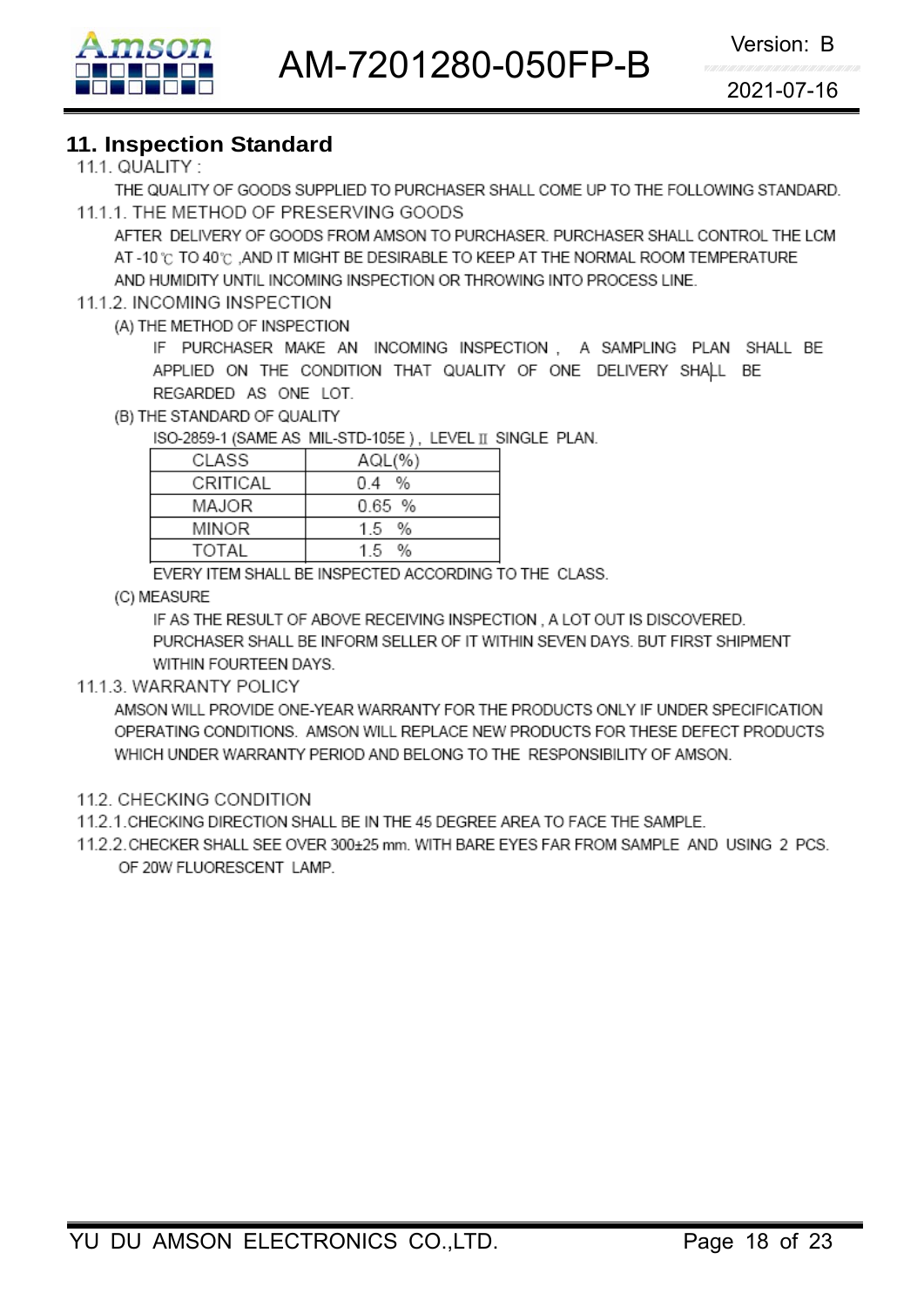

#### 11.3. INSPECTION PLAN:

| CLASS                | <b>ITEM</b>                        | <b>JUDGEMENT</b>                                                         | CLASS    |
|----------------------|------------------------------------|--------------------------------------------------------------------------|----------|
| <b>PACKING &amp;</b> | 1. OUTSIDE AND INSIDE PACKAGE      | "MODEL NO.", "LOT NO." AND "QUANTITY"<br>SHOULD INDICATE ON THE PACKAGE. | Minor    |
| <b>INDICATE</b>      | 2. MODEL MIXED AND QUANTITY        | OTHER MODEL MIXEDREJECTED                                                | Critical |
|                      |                                    | QUANTITY SHORT OR OVERREJECTED                                           |          |
|                      | 3. PRODUCT INDICATION              | "MODEL NO." SHOULD INDICATE ON                                           | Major    |
|                      |                                    | THE PRODUCT                                                              |          |
|                      | 4. DIMENSION.                      | ACCORDING TO SPECIFICATION OR                                            |          |
| <b>ASSEMBLY</b>      | LCD GLASS SCRATCH                  | DRAWING.                                                                 | Major    |
|                      | AND SCRIBE DEFECT.                 |                                                                          |          |
|                      | 5. VIEWING AREA                    | POLARIZER EDGE OR LCD'S SEALING LINE                                     | Minor    |
|                      |                                    | IS VISABLE IN THE VIEWING AREA                                           |          |
|                      |                                    | REJECTED                                                                 |          |
|                      | 6. BLEMISH - BLACK SPOT -          | ACCORDING TO STANDARD OF VISUAL                                          | Minor    |
|                      | WHITE SPOT IN THE LCD              | INSPECTION(INSIDE VIEWING AREA)                                          |          |
|                      | AND LCD GLASS CRACKS               |                                                                          |          |
|                      | 7. BLEMISH - BLACK SPOT            | ACCORDING TO STANDARD OF VISUAL                                          | Minor    |
| APPEARANCE           | WHITE SPOT AND SCRATCH             | INSPECTION(INSIDE VIEWING AREA)                                          |          |
|                      | ON THE POLARIZER                   |                                                                          |          |
|                      | 8. BUBBLE IN POLARIZER             | ACCORDING TO STANDARD OF VISUAL                                          | Minor    |
|                      |                                    | INSPECTION(INSIDE VIEWING AREA)                                          |          |
|                      | 9. LCD'S RAINBOW COLOR             | STRONG DEVIATION COLOR ( OR NEWTON                                       |          |
|                      |                                    | RING) OF LCDREJECTED.                                                    | Minor    |
|                      |                                    | OR ACCORDING TO LIMITED SAMPLE                                           |          |
|                      |                                    | (IF NEEDED, AND INSIDE VIEWING AREA )                                    |          |
|                      | 10. ELECTRICAL AND OPTICAL         | ACCORDING TO SPECIFICATION OR                                            | Critical |
|                      | CHARACTERISTICS                    | DRAWING . (INSIDE VIEWING AREA)                                          |          |
|                      | (CONTRAST-VOP-                     |                                                                          |          |
|                      | CHROMATICITY  ETC )                |                                                                          |          |
| ELECTRICAL           | <b>11.MISSING LINE</b>             | MISSING DOT LINE · CHARACTER                                             | Critical |
|                      |                                    | REJECTED                                                                 |          |
|                      | 12.SHORT CIRCUIT <sub>*</sub>      | NO DISPLAY - WRONG PATTERN                                               | Critical |
|                      | WRONG PATTERN DISPLAY              | DISPLAY · CURRENT CONSUMPTION                                            |          |
|                      |                                    | OUT OF SPECIFICATION REJECTED                                            |          |
|                      | 13. DOT DEFECT (FOR COLOR AND TFT) | ACCORDING TO STANDARD OF VISUAL                                          | Minor    |
|                      |                                    | INSPECTION                                                               |          |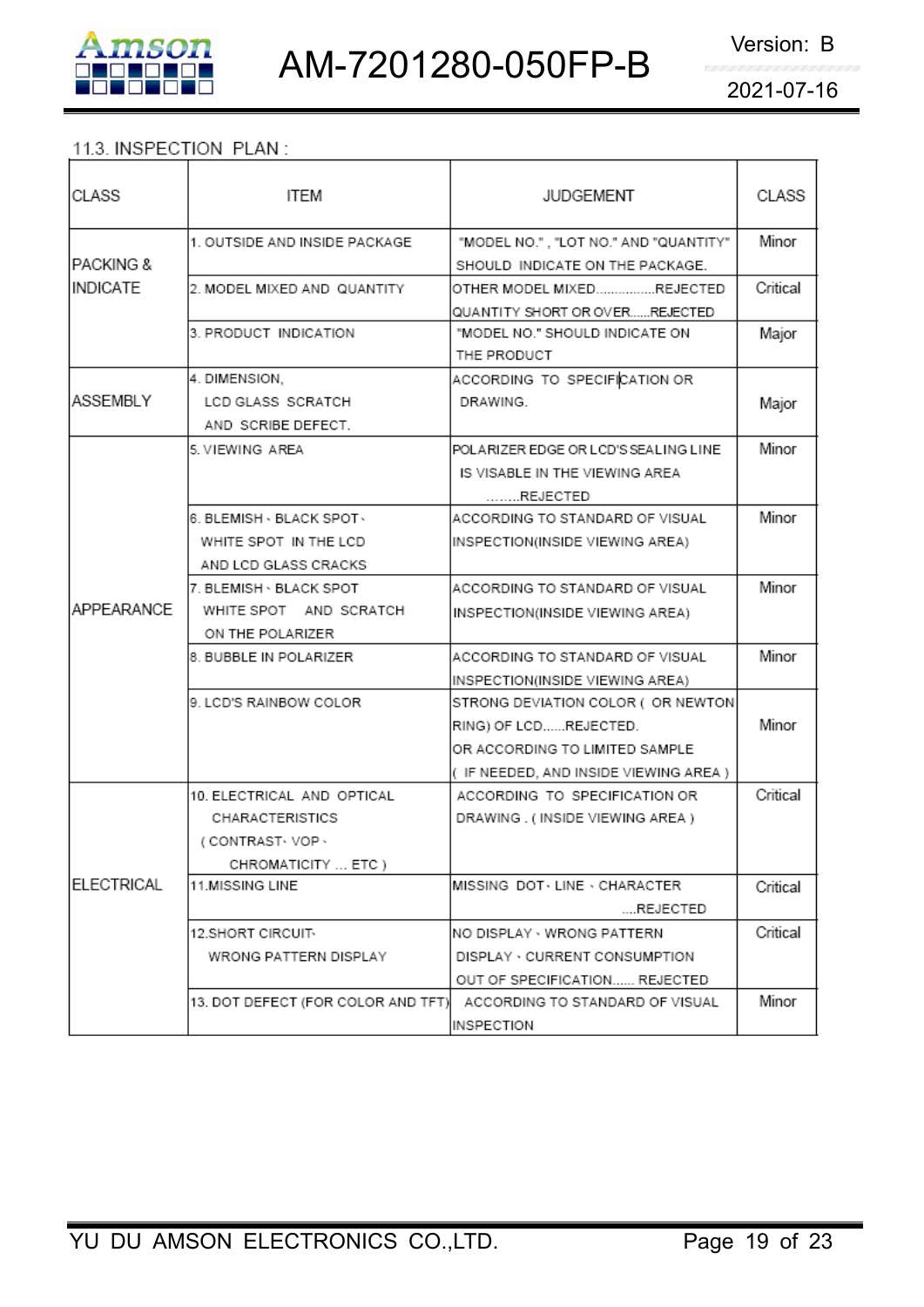

#### 11.4. STANDARD OF VISUAL INSPECTION

| NO. | <b>CLASS</b>            | <b>ITEM</b>                 | <b>JUDGEMENT</b>                                                                                                      |  |  |  |  |  |
|-----|-------------------------|-----------------------------|-----------------------------------------------------------------------------------------------------------------------|--|--|--|--|--|
|     |                         |                             | (A) ROUND TYPE:<br>unit : mm.                                                                                         |  |  |  |  |  |
|     |                         | <b>BLACK AND WHITE SPOT</b> | DIAMETER (mm.)<br>ACCEPTABLE Q'TY                                                                                     |  |  |  |  |  |
|     |                         |                             | Φ<br>$\leq 0.1$<br><b>DISREGARD</b>                                                                                   |  |  |  |  |  |
|     |                         |                             | Ф<br>$\leq 0.25$<br>0.1 <<br>3 (Distance>5mm)                                                                         |  |  |  |  |  |
|     | <b>FOREIGN MATERIEL</b> | $0.25 < \Phi$<br>0          |                                                                                                                       |  |  |  |  |  |
|     | 11.4.1 MINOR            | <b>DUST IN THE CELL</b>     | NOTE: Φ=(LENGTH+WIDTH)/2                                                                                              |  |  |  |  |  |
|     |                         | <b>BLEMISH</b>              | (B) LINEAR TYPE:<br>unit : mm.                                                                                        |  |  |  |  |  |
|     |                         | <b>SCRATCH</b>              | LENGTH<br><b>WIDTH</b><br>ACCEPTABLE Q'TY                                                                             |  |  |  |  |  |
|     |                         |                             | $\leq$ 0.03<br><b>DISREGARD</b><br>W                                                                                  |  |  |  |  |  |
|     |                         |                             | 0.03 <<br>$\leq 0.07$<br>$L \leq 5.0$<br>W<br>3 (Distance>5mm)                                                        |  |  |  |  |  |
|     |                         |                             | 0.07 <<br>FOLLOW ROUND TYPE<br>W<br>                                                                                  |  |  |  |  |  |
|     |                         |                             |                                                                                                                       |  |  |  |  |  |
|     |                         |                             | unit : mm.<br><b>DIAMETER</b><br>ACCEPTABLE Q'TY                                                                      |  |  |  |  |  |
|     |                         | <b>BUBBLE IN POLARIZER</b>  | $\leq 0.2$<br><b>DISREGARD</b><br>Φ                                                                                   |  |  |  |  |  |
|     | 11.4.2 MINOR            | DENT ON POLARIZER           | $\leq 0.5$<br>0.2 <<br>2 (Distance>5mm)<br>Φ                                                                          |  |  |  |  |  |
|     |                         |                             | 0.5 <<br>Ф<br>0                                                                                                       |  |  |  |  |  |
|     |                         |                             |                                                                                                                       |  |  |  |  |  |
|     |                         |                             |                                                                                                                       |  |  |  |  |  |
|     |                         |                             |                                                                                                                       |  |  |  |  |  |
|     |                         | Dot Defect                  | ACC. Q'TY<br>Items                                                                                                    |  |  |  |  |  |
|     |                         |                             | Bright dot<br>$N \leq 4$                                                                                              |  |  |  |  |  |
|     |                         |                             | Dark dot<br>$N \leq 4$                                                                                                |  |  |  |  |  |
|     |                         |                             |                                                                                                                       |  |  |  |  |  |
|     |                         |                             | Pixel Define :<br>Pixel                                                                                               |  |  |  |  |  |
|     |                         |                             |                                                                                                                       |  |  |  |  |  |
|     |                         |                             | R<br>B<br>$\blacklozenge$                                                                                             |  |  |  |  |  |
|     | 11.4.3 MINOR            |                             |                                                                                                                       |  |  |  |  |  |
|     |                         |                             | $\leftrightarrow$ Dot $\rightarrow$ $\leftrightarrow$ Dot $\rightarrow$ $\leftrightarrow$ Dot $\rightarrow$           |  |  |  |  |  |
|     |                         |                             |                                                                                                                       |  |  |  |  |  |
|     |                         |                             | Note 1: The definition of dot: The size of a defective dot over<br>1/2 of whole dot is regarded as one defective dot. |  |  |  |  |  |
|     |                         |                             | Note 2: Bright dot: Dots appear bright and unchanged in size                                                          |  |  |  |  |  |
|     |                         |                             | in which LCD panel is displaying under black pattern.                                                                 |  |  |  |  |  |
|     |                         |                             | Note 3: Dark dot: Dots appear dark and unchanged in size in                                                           |  |  |  |  |  |
|     |                         |                             | which LCD panel is displaying under pure red, green                                                                   |  |  |  |  |  |
|     |                         |                             | , blue pattern.                                                                                                       |  |  |  |  |  |
|     |                         |                             |                                                                                                                       |  |  |  |  |  |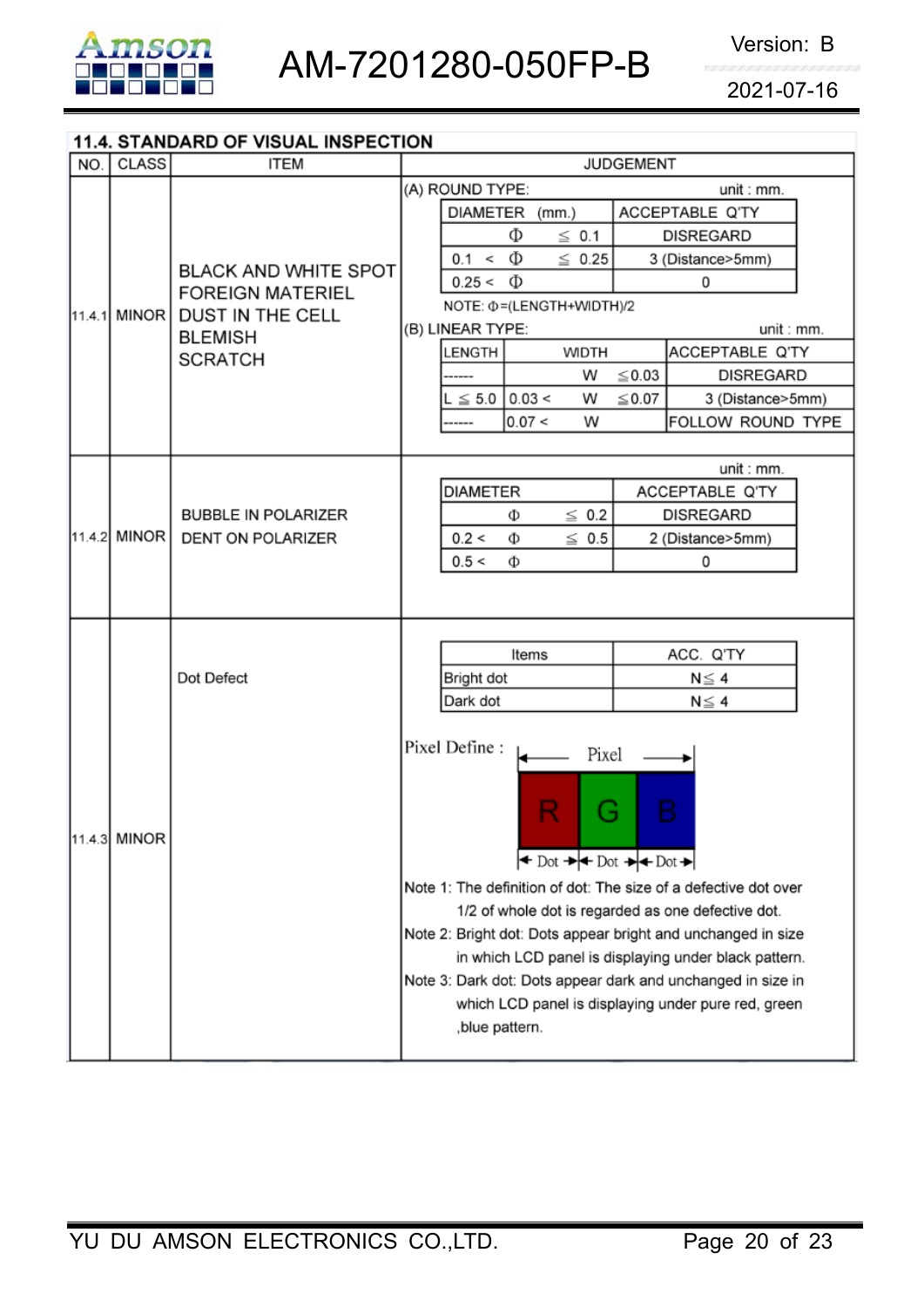

| NO.     | <b>CLASS</b> | <b>ITEM</b>                                                       | <b>JUDGEMENT</b>                                                                                  |                                                                  |
|---------|--------------|-------------------------------------------------------------------|---------------------------------------------------------------------------------------------------|------------------------------------------------------------------|
| 11.4.4  | <b>MINOR</b> | <b>LCD GLASS</b><br><b>CHIPPING</b>                               | $X^{\sim}$                                                                                        | Y > S<br>Reject                                                  |
| 11.4.5  | <b>MINOR</b> | <b>LCD GLASS</b><br><b>CHIPPING</b>                               | S×                                                                                                | $X$ or $Y > S$<br>Reject                                         |
| 11.4.6  | MAJOR        | LCD GLASS<br><b>GLASS CRACK</b>                                   | Ŷ≥                                                                                                | Y > (1/2) T<br>Reject                                            |
| 11.4.7  | MAJOR        | <b>LCD GLASS</b><br>SCRIBE DEFECT                                 | $\Lambda^{\frac{\kappa}{\gamma}}_{\overline{\gamma} \; \mathbf{r}-\mathbf{g} \rightarrow}$<br>±‡B | 1. a> L/3, A>1.5mm.<br>Reject<br>2. B: ACCORDING<br>TO DIMENSION |
| 11.4.8  | <b>MINOR</b> | <b>LCD GLASS</b><br><b>CHIPPING</b><br>( ON THE TERMINAL<br>AREA) |                                                                                                   | $\Phi = (x+y)/2 > 2.5$ mm<br>Reject                              |
| 11.4.9  | <b>MINOR</b> | LCD GLASS<br><b>CHIPPING</b><br>( ON THE TERMINAL<br>SURFACE)     | Z                                                                                                 | Y > (1/3) T<br>Reject                                            |
| 11.4.10 | <b>MINOR</b> | LCD GLASS<br><b>CHIPPING</b>                                      | $X \rightarrow$<br>Z                                                                              | Y > T<br>Reject                                                  |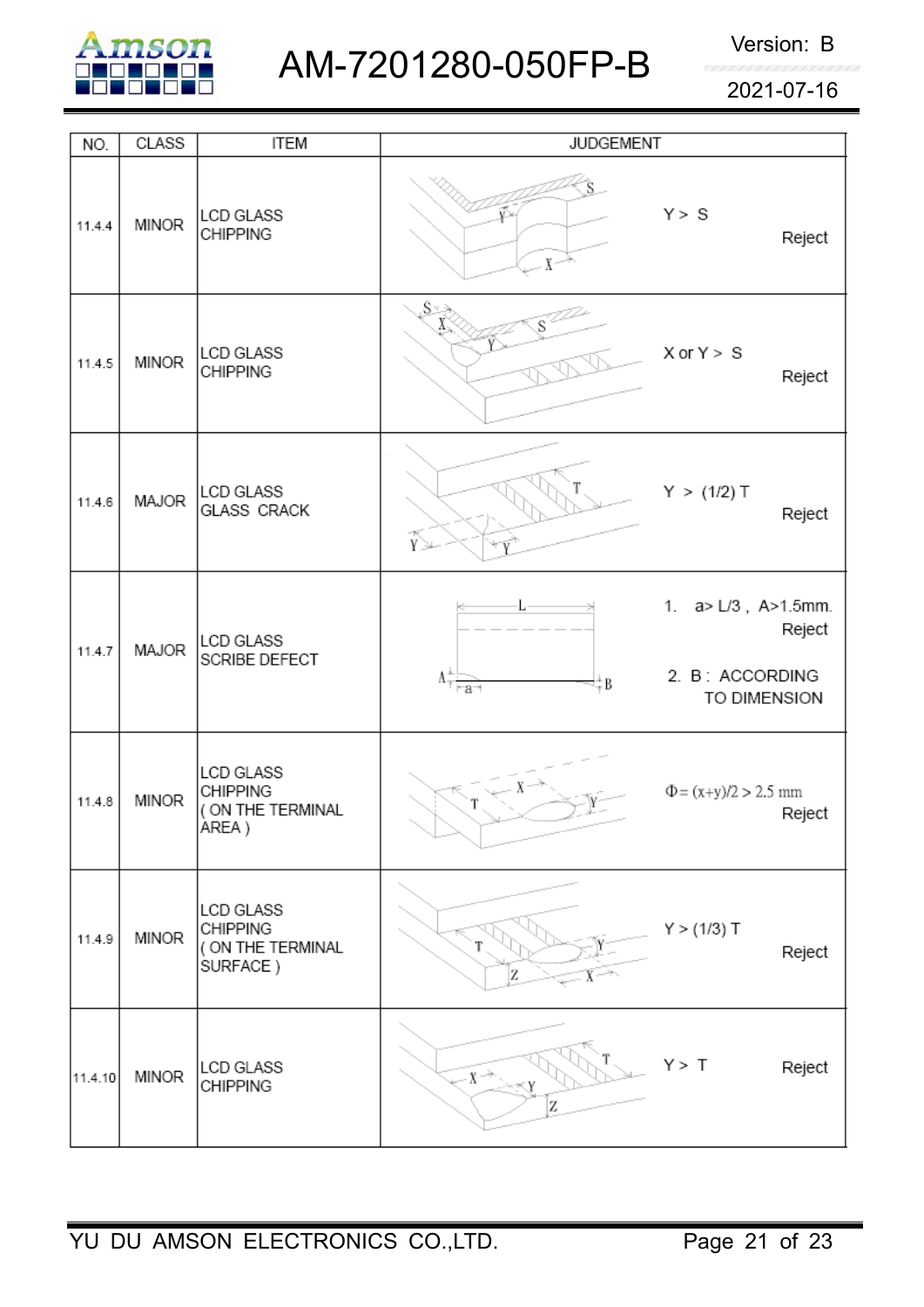

# **12. Handling Precautions**

## **12.1 Mounting method**

The LCD panel of AMSON TFT module consists of two thin glass plates with polarizes which easily be damaged. And since the module in so constructed as to be fixed by utilizing fitting holes in the printed circuit board.

Extreme care should be needed when handling the LCD modules.

#### **12.2 Caution of LCD handling and cleaning**

When cleaning the display surface, Use soft cloth with solvent

[Recommended below] and wipe lightly

- $\bullet$  Isopropyl alcohol
- $\bullet$  Ethyl alcohol

 Do not wipe the display surface with dry or hard materials that will damage the polarizer surface.

Do not use the following solvent:

- Water
- **Aromatics**

 Do not wipe ITO pad area with the dry or hard materials that will damage the ITO patterns Do not use the following solvent on the pad or prevent it from being contaminated:

- $\bullet$  Soldering flux
- $\bullet$  Chlorine (CI), Sulfur (S)

If goods were sent without being silicon coated on the pad, ITO patterns could be damaged due to the corrosion as time goes on.

If ITO corrosion happen by miss-handling or using some materials such as Chlorine (CI), Sulfur (S) from customer, Responsibility is on customer.

#### **12.3 Caution against static charge**

The LCD module use C-MOS LSI drivers, so we recommended that you:

Connect any unused input terminal to power or ground, do not input any signals before power is turned on, and ground your body, work/assembly areas, and assembly equipment to protect against static electricity.

#### **12.4 packing**

- Module employs LCD elements and must be treated as such.
- Avoid intense shock and falls from a height.
- $\bullet$  To prevent modules from degradation, do not operate or store them exposed direct to sunshine or high temperature/humidity

#### **12.5 Caution for operation**

- It is an indispensable condition to drive LCD's within the specified voltage limit since the higher voltage then the limit cause the shorter LCD life.
- An electrochemical reaction due to direct current causes LCD's undesirable deterioration, so that the use of direct current drive should be avoided.
- Response time will be extremely delayed at lower temperature then the operating temperature range and on the other hand at higher temperature LCD's how dark color in them. However those phenomena do not mean malfunction or out of order with LCD's, which will come back in the specified operation temperature.
- If the display area is pushed hard during operation, some font will be abnormally displayed but it resumes normal condition after turning off once.
- Slight dew depositing on terminals is a cause for electro-chemical reaction resulting in terminal open circuit.

Usage under the maximum operating temperature, 50%Rh or less is required.